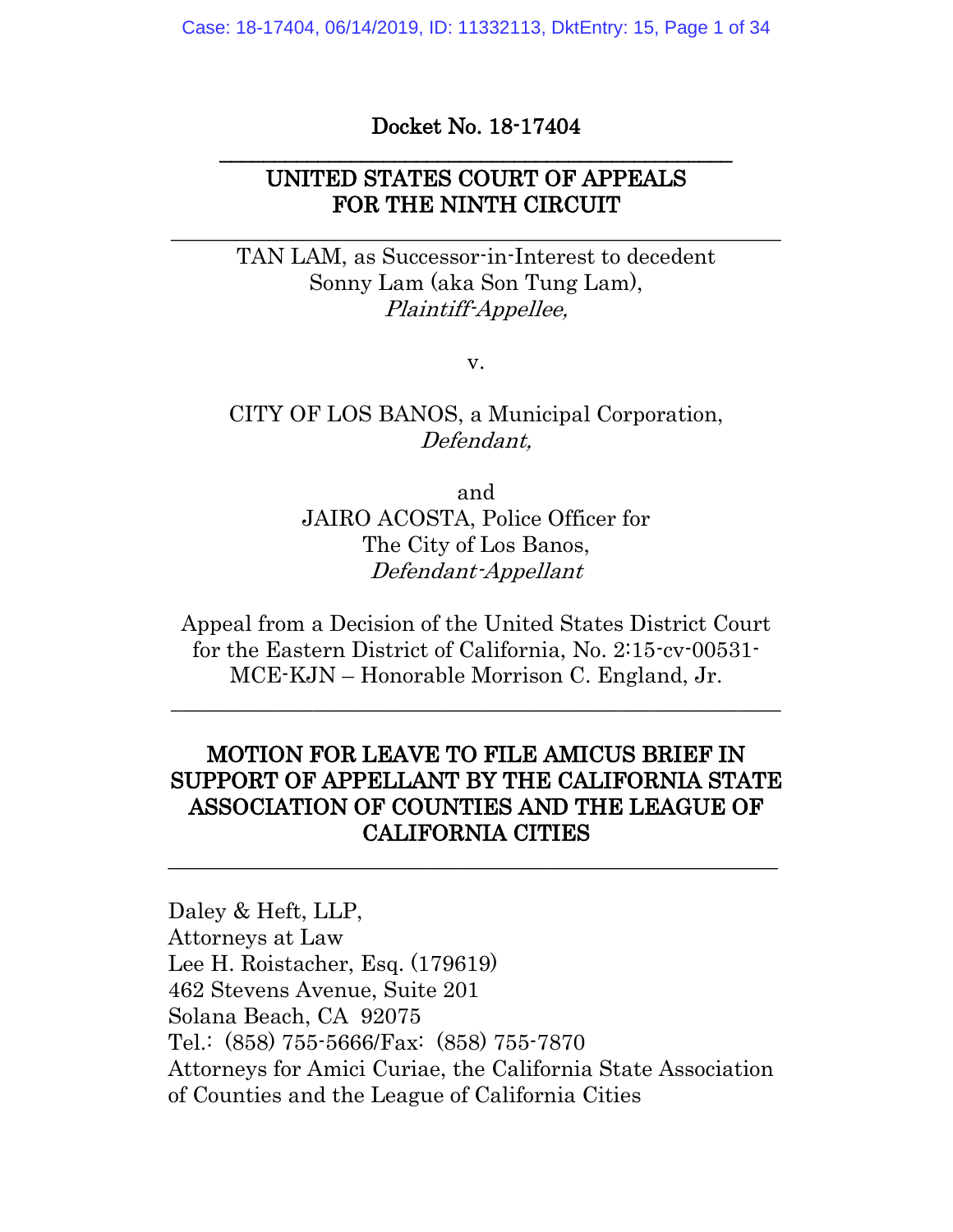Under Federal Rule of Appellate Procedure 29, the California State Association of Counties (CSAC) and the League of California Cities (League) respectfully move this Court for leave to file an amicus brief in support of appellant. The proposed brief is submitted with this motion and attached as Exhibit 1.

Before filing this motion, CSAC and the League sought permission from the parties to file an amicus brief but appellee refused. 9th Cir. R. 29-3.

CSAC's membership consists of the 58 California Counties. CSAC sponsors a Litigation Coordination Program, administered by the County Counsel's Association of California and overseen by the Association's Litigation Overview Committee. The Litigation Overview Committee monitors litigation of concern to counties statewide, and has identified this case as one of interest to its members.

The League is an association of 475 California cities dedicated to protecting and restoring local control to provide for the public health, safety, and welfare of their residents,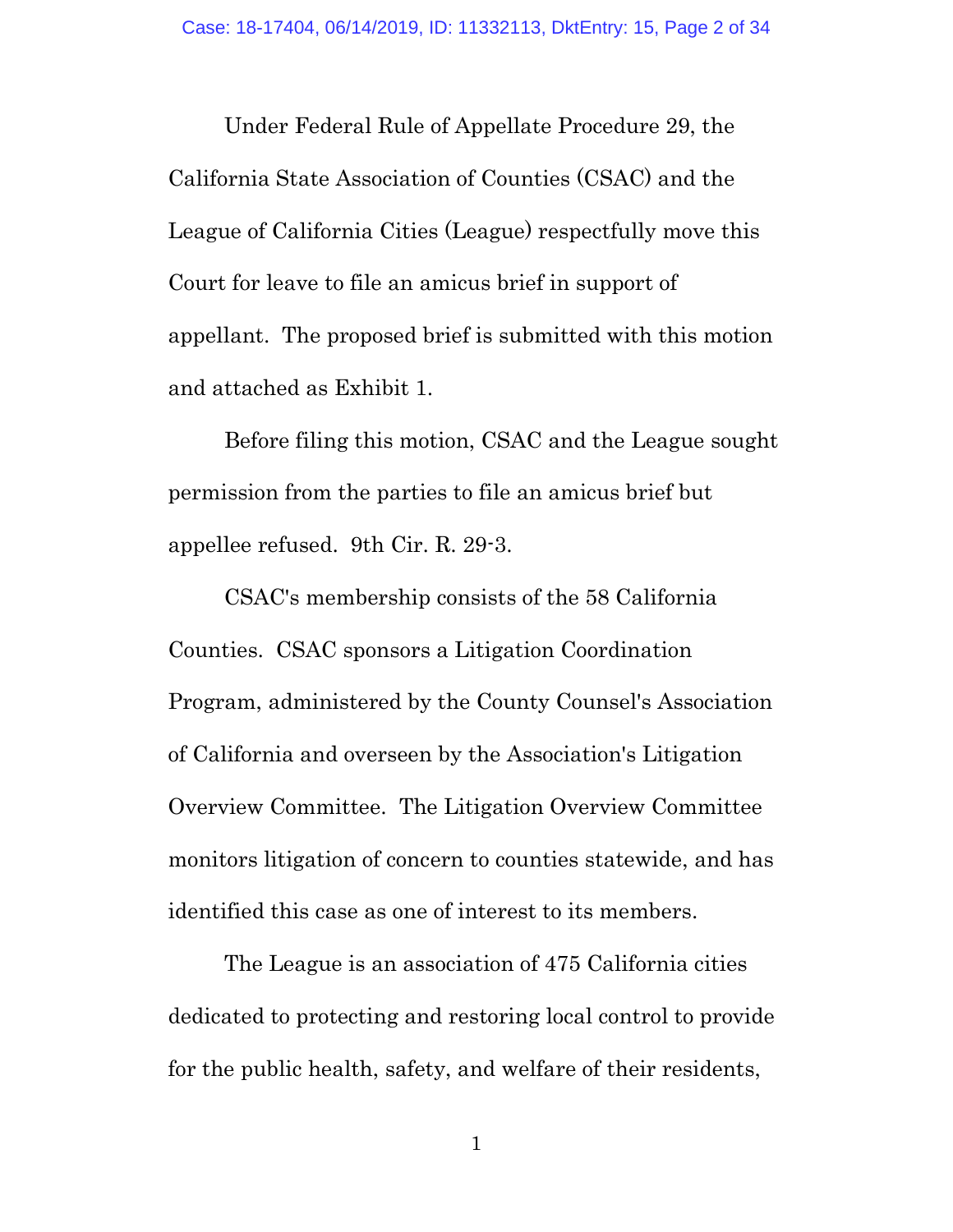and to enhance the quality of life for all Californians. The League is advised by its Legal Advocacy Committee, comprised of 24 city attorneys from all regions of the State. The Committee monitors litigation of concern to municipalities, and identifies those cases that have statewide or nationwide significance. The Committee has identified this case as having such significance.

CSAC, the League, and their counsel are familiar with the issues presented by this case, as well as the broader impact that the decision from this Court could have for future cases. CSAC and the League are interested in this case because the issues presented are of significant importance. In particular, the issues involve application of the Fourth Amendment reasonableness test and qualified immunity to a situation where an officer uses deadly force. As an example, resolution of this case against the appellant will impact how employers of law enforcement officers train officers on the use of deadly force. How the case is resolved by this Court accordingly could have a profound impact on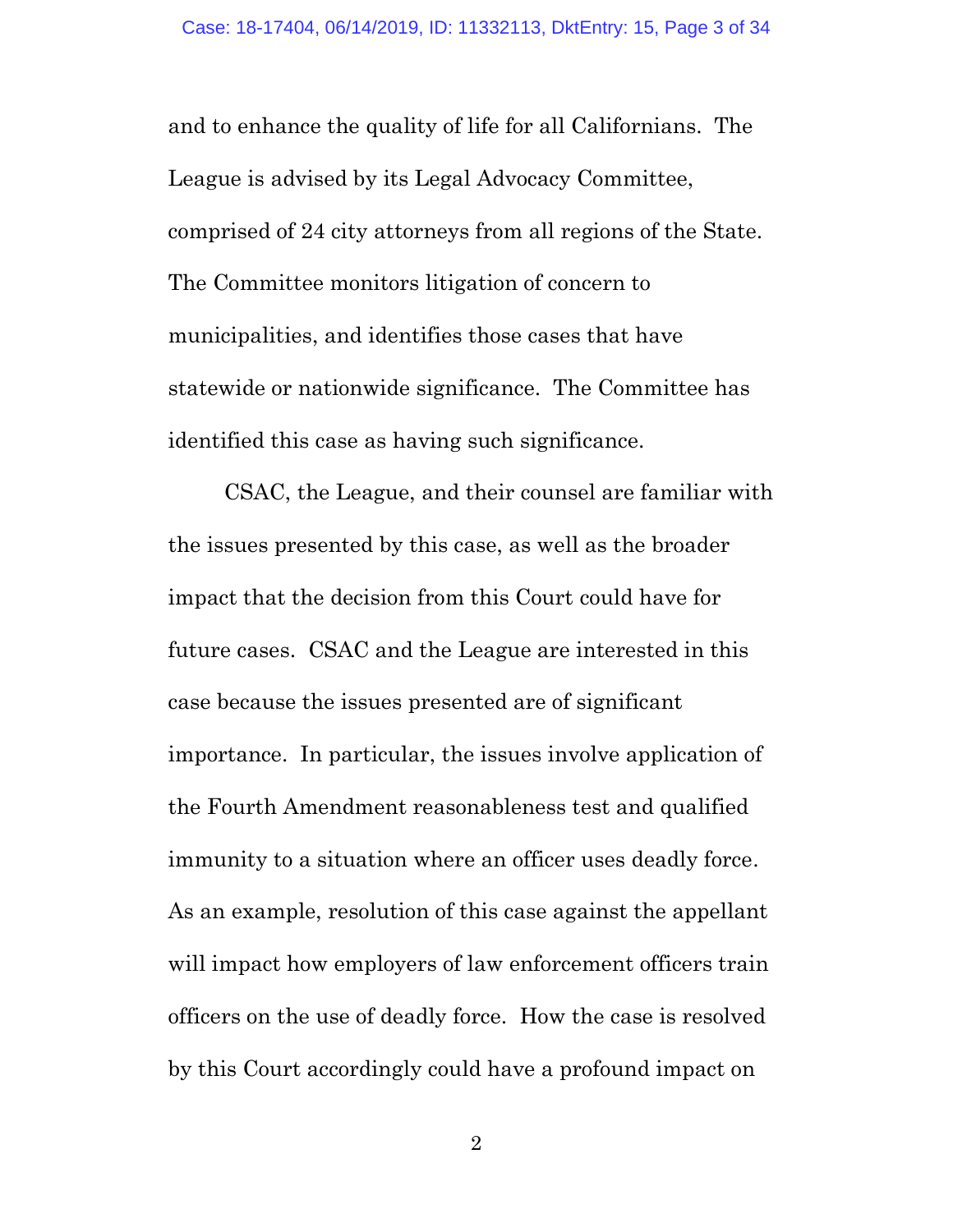local governments and law enforcement officers throughout the Ninth Circuit and the country. The issues presented go directly to the prevalent issue of public safety and the safety of law enforcement, particularly as related to an officer's reasonable assessment of a threat to the public or to him or herself and that officer's ability to utilize deadly force in such a situation.

CSAC and the League have endeavored not to repeat arguments made by appellees and believe their brief will assist this Court.

Dated: June 14, 2019 Daley & Heft, LLP

 $By:$ 

/s/ Lee H. Roistacher Lee H. Roistacher Attorneys for Amici Curiae, the California State Association of Counties and the League of California Cities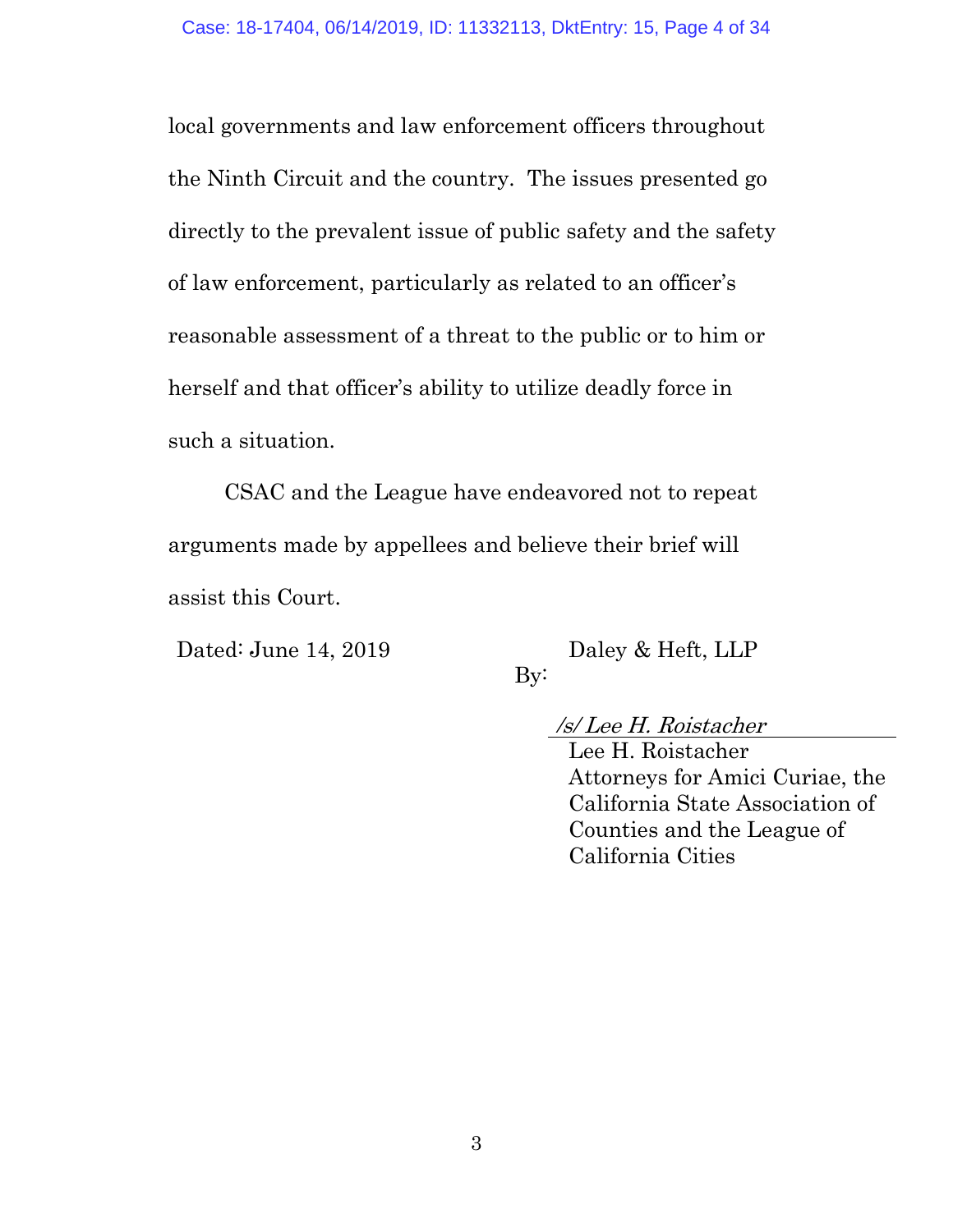# CERTIFICATE OF COMPLIANCE

Pursuant to Federal Rule of Appellate Procedure  $32(a)(7)(B)$  and Circuit Rule  $29-2(c)(2)$ , I certify that the Motion for Leave to File Amicus Brief by the California State Association of Counties and the League of California Cities, is proportionately spaced, has a typeface of 14 points or more and contains 409 words.

Dated: June 14, 2019 Daley & Heft, LLP

By:

/s/ Lee H. Roistacher

Lee H. Roistacher Attorneys for Amici Curiae, the California State Association of Counties and the League of California Cities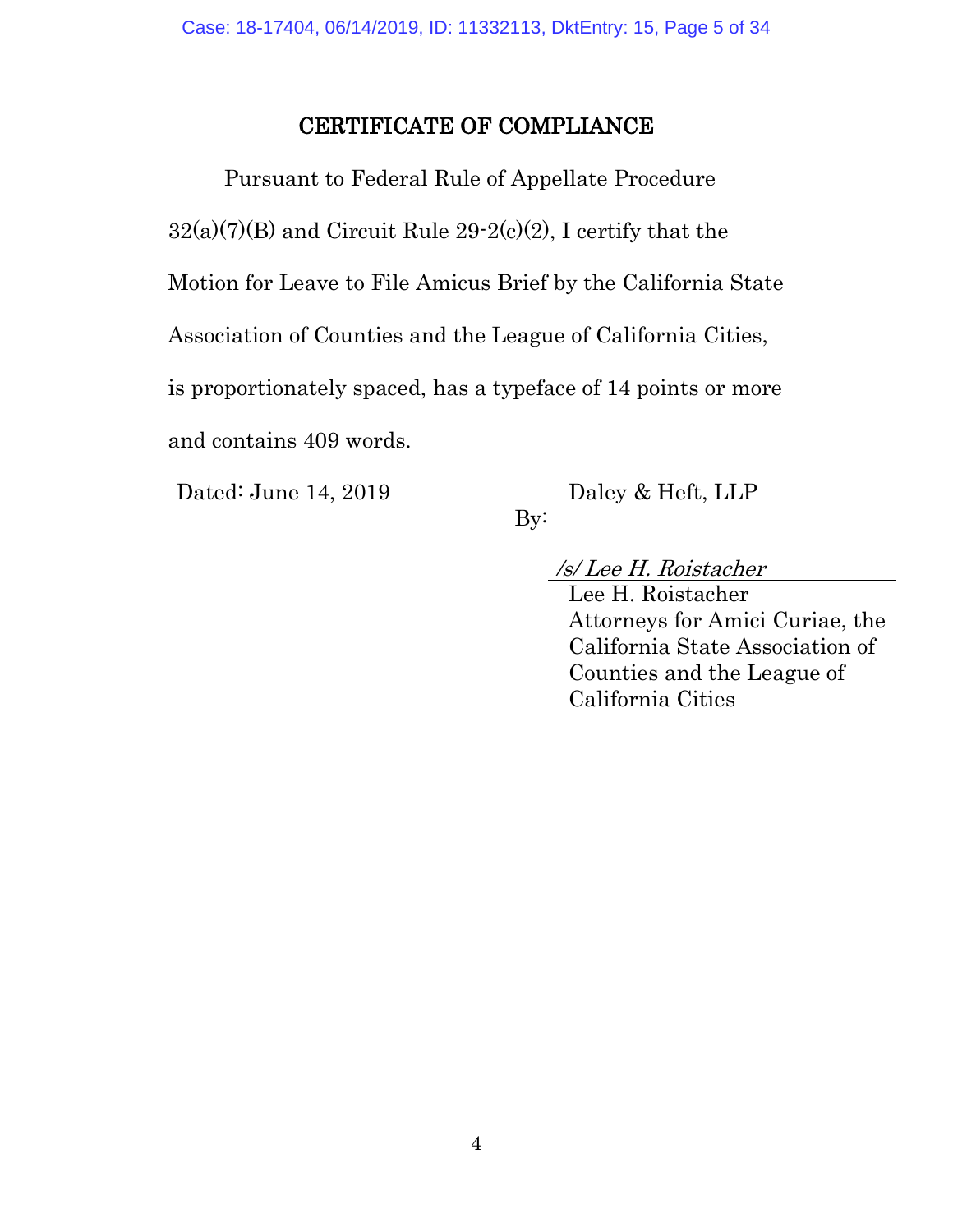Case: 18-17404, 06/14/2019, ID: 11332113, DktEntry: 15, Page 6 of 34

# **EXHIBIT 1**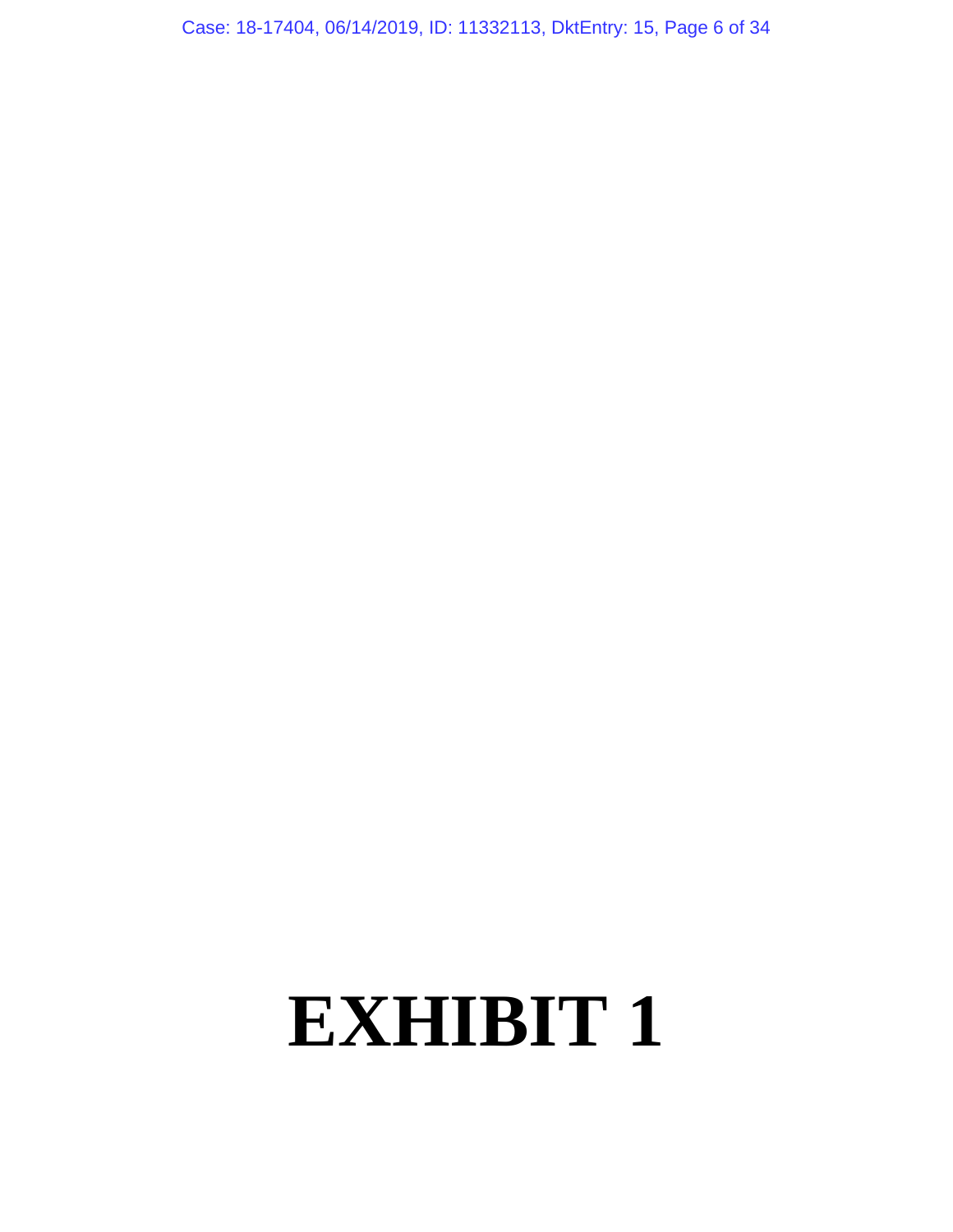Case: 18-17404, 06/14/2019, ID: 11332113, DktEntry: 15, Page 7 of 34

#### Docket No. 18-17404 \_\_\_\_\_\_\_\_\_\_\_\_\_\_\_\_\_\_\_\_\_\_\_\_\_\_\_\_\_\_\_\_\_\_\_\_\_\_\_\_\_\_\_\_\_\_\_

# UNITED STATES COURT OF APPEALS FOR THE NINTH CIRCUIT

 $\_$  , and the set of the set of the set of the set of the set of the set of the set of the set of the set of the set of the set of the set of the set of the set of the set of the set of the set of the set of the set of th

TAN LAM, as Successor-in-Interest to decedent Sonny Lam (aka Son Tung Lam), Plaintiff-Appellee,

v.

# CITY OF LOS BANOS, a Municipal Corporation, Defendant,

and JAIRO ACOSTA, Police Officer for The City of Los Banos, Defendant-Appellant

Appeal from a Decision of the United States District Court for the Eastern District of California, No. 2:15-cv-00531- MCE-KJN – Honorable Morrison C. England, Jr.

 $\_$  ,  $\_$  ,  $\_$  ,  $\_$  ,  $\_$  ,  $\_$  ,  $\_$  ,  $\_$  ,  $\_$  ,  $\_$  ,  $\_$  ,  $\_$  ,  $\_$  ,  $\_$  ,  $\_$  ,  $\_$  ,  $\_$  ,  $\_$  ,  $\_$ 

# BRIEF OF AMICI CURIAE THE CALIFORNIA STATE ASSOCIATION OF COUNTIES AND THE LEAGUE OF CALIFORNIA CITIES IN SUPPORT OF APPELLANT

\_\_\_\_\_\_\_\_\_\_\_\_\_\_\_\_\_\_\_\_\_\_\_\_\_\_\_\_\_\_\_\_\_\_\_\_\_\_\_\_\_\_\_\_\_\_\_\_\_\_\_\_\_\_\_\_

Daley & Heft, LLP, Attorneys at Law Lee H. Roistacher, Esq. (179619) 462 Stevens Avenue, Suite 201 Solana Beach, CA 92075 Tel.: (858) 755-5666/Fax: (858) 755-7870 Attorneys for Amici Curiae, the California State Association of Counties and the League of California Cities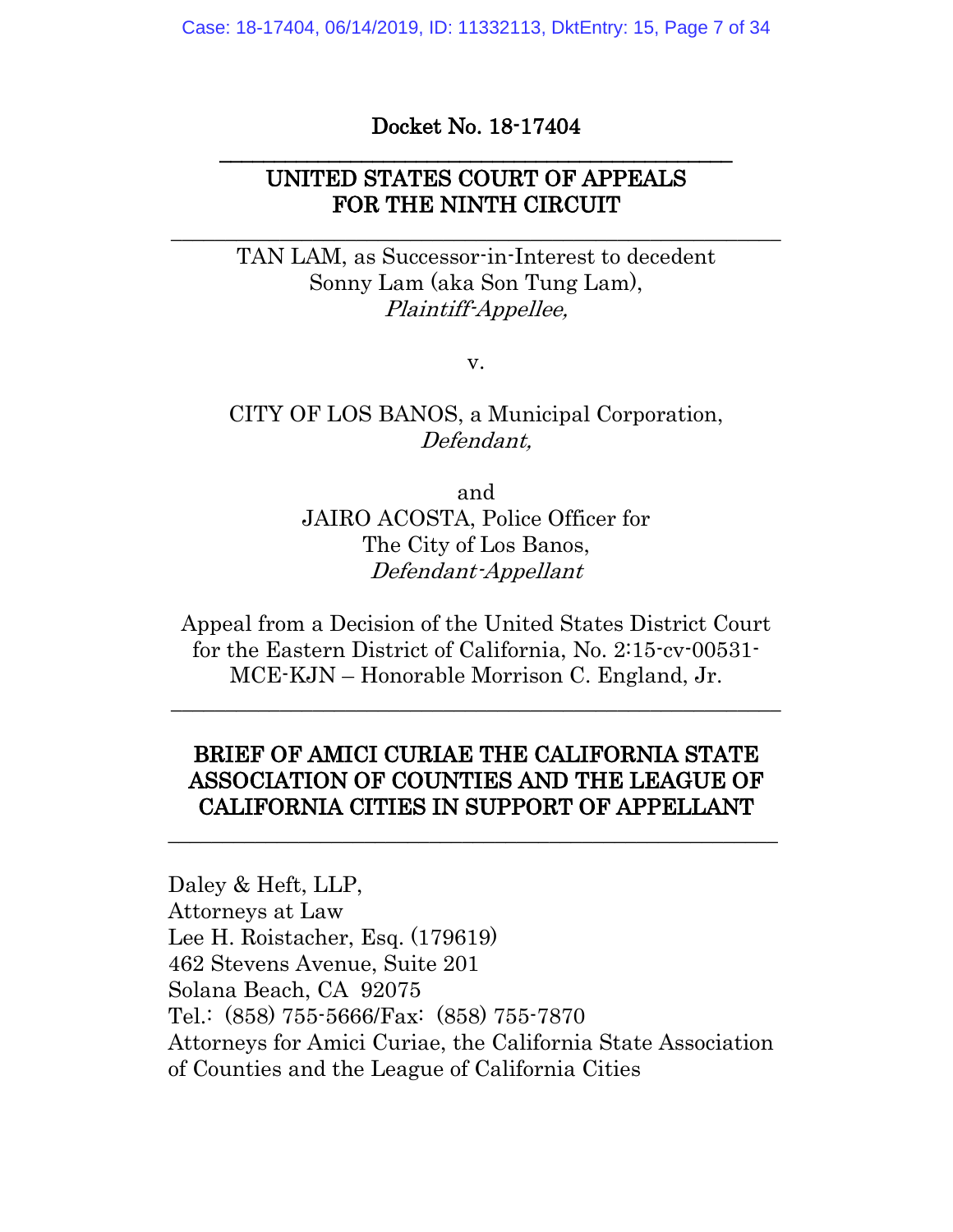# TABLE OF CONTENTS

|                | CORPORATE DISCLOSURE STATEMENT1                                                                                                                       |  |
|----------------|-------------------------------------------------------------------------------------------------------------------------------------------------------|--|
|                | <b>IDENTITY STATEMENT AND INTEREST OF AMICI1</b>                                                                                                      |  |
|                | STATEMENT OF AUTHORSHIP AND FINANCIAL                                                                                                                 |  |
|                |                                                                                                                                                       |  |
|                | OFFICER ACOSTA IS ENTITLED TO                                                                                                                         |  |
| $\mathbf{A}$ . | The Officer's Right To Use Deadly Force When<br>Threatened With a Weapon Allows The Officer To<br>Shoot Until The Officer Is Sure The Threat Is Over9 |  |
| <b>B.</b>      | It Is Not Clearly Established That It Violates<br>The Fourth Amendment For An Officer That Has<br>Been Stabbed To Respond With Deadly Force15         |  |
|                |                                                                                                                                                       |  |
|                | CERTIFICATE OF COMPLIANCE21                                                                                                                           |  |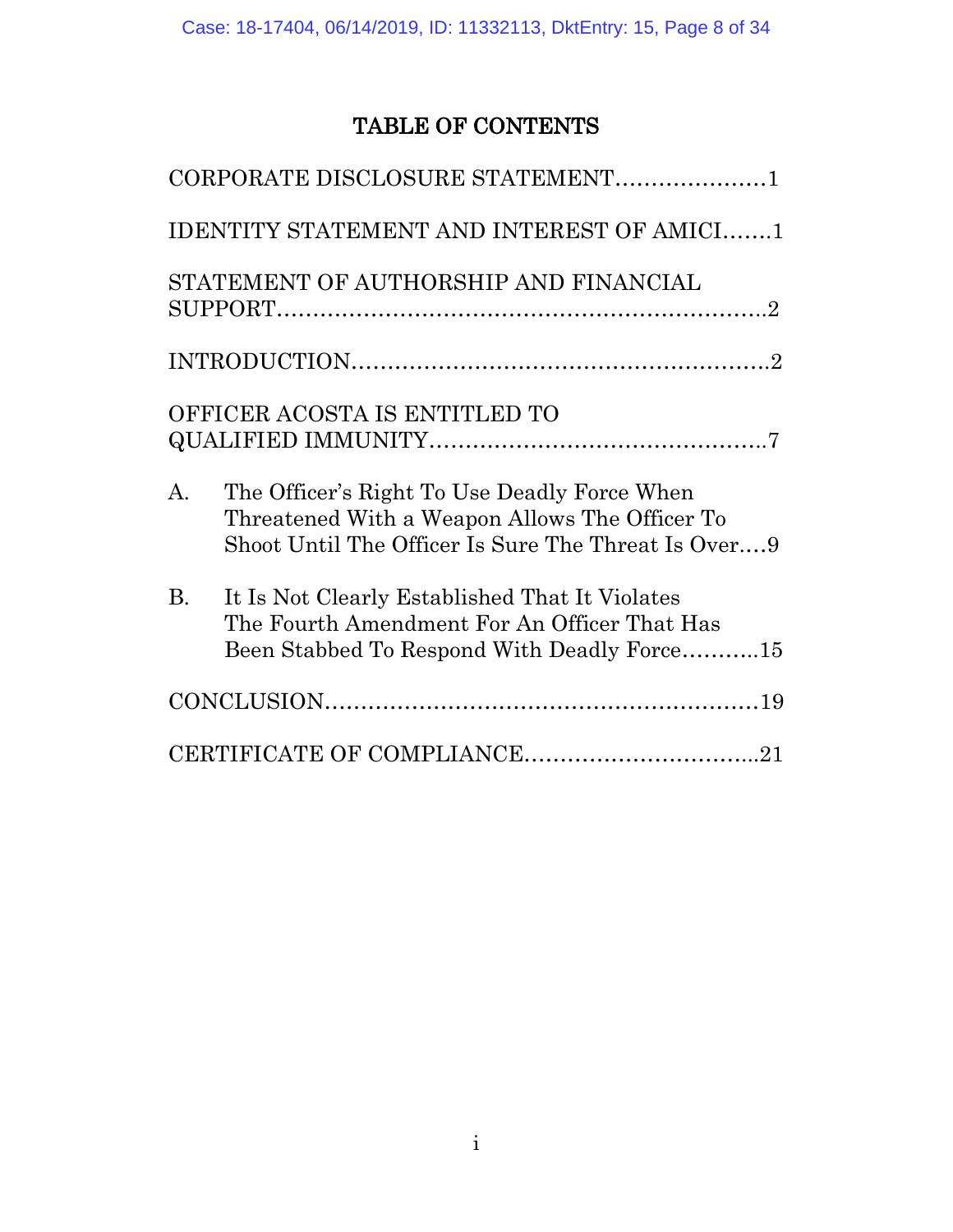# TABLE OF AUTHORITIES

# Cases

| Ashcroft v. al-Kidd                                                       |
|---------------------------------------------------------------------------|
| <i>Brosseau v. Haugen</i>                                                 |
| Church v. Anderson                                                        |
| City of Escondido v. Emmons                                               |
| Corrales v. Impastato                                                     |
| District of Columbia v. Wesby                                             |
| Elliott v. Leavitt                                                        |
| <i>Emmons v. City of Escondido</i><br>921 F.3d 1172 (9th Cir. 2019)15, 16 |
| <i>Gonzales v. City of Antioch</i>                                        |
| <i>Gonzalez v. City of Anaheim</i>                                        |
| Graham v. Connor                                                          |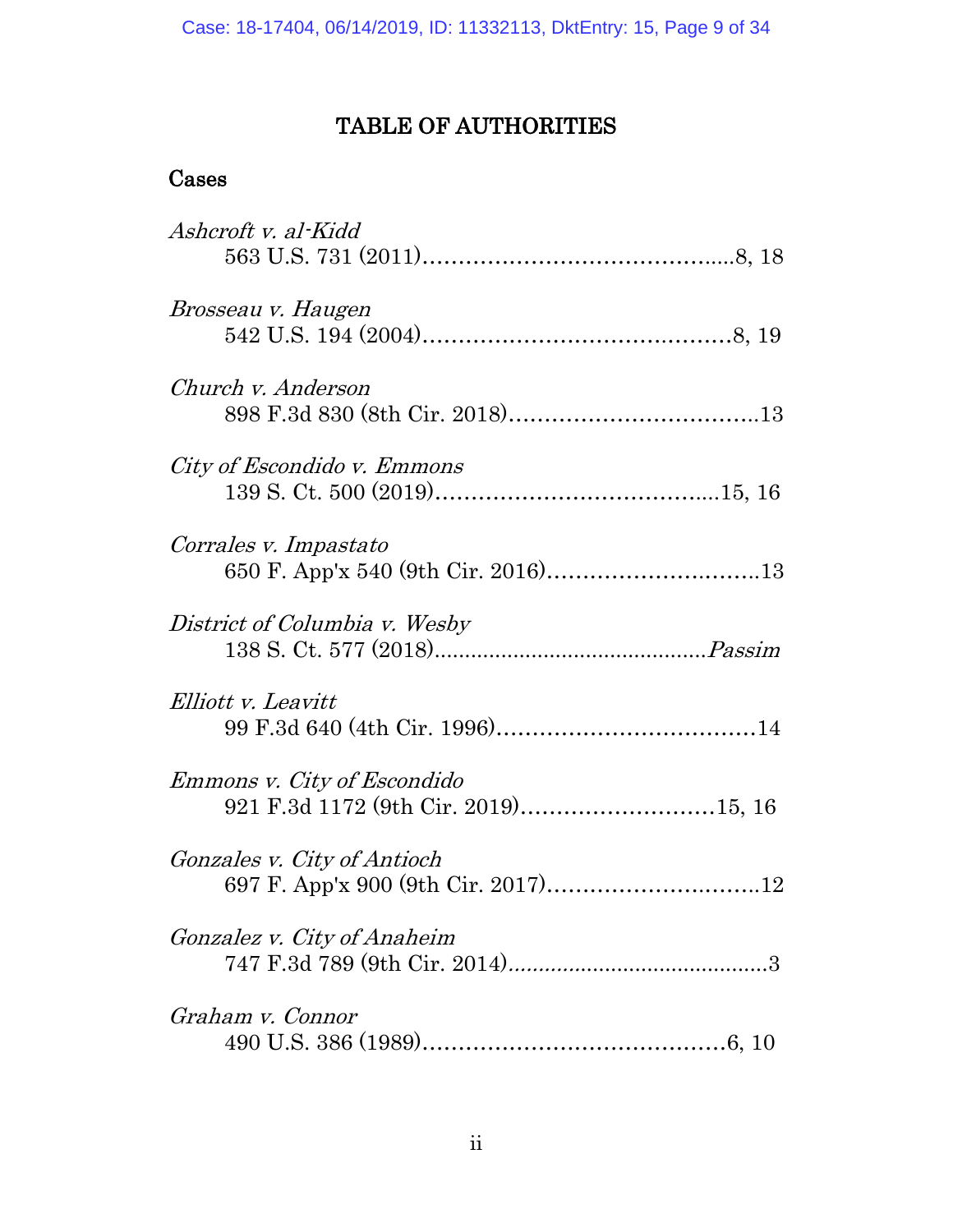| Hayes v. County of San Diego    |
|---------------------------------|
| Jessop v. City of Fresno        |
| Kirkpatrick v. County of Washoe |
| Kisela v. Hughes                |
| Kramer v. Cullinan              |
| Malley v. Briggs                |
| Mattos v. Agarano               |
| Messerschmidt v. Millender      |
| <i>Morales v. Fry</i>           |
| Mullenix v. Luna                |
| Pearson v. Callahan             |
| Plumoff v. Rickard              |
| Reese v. Cty. of Sacramento     |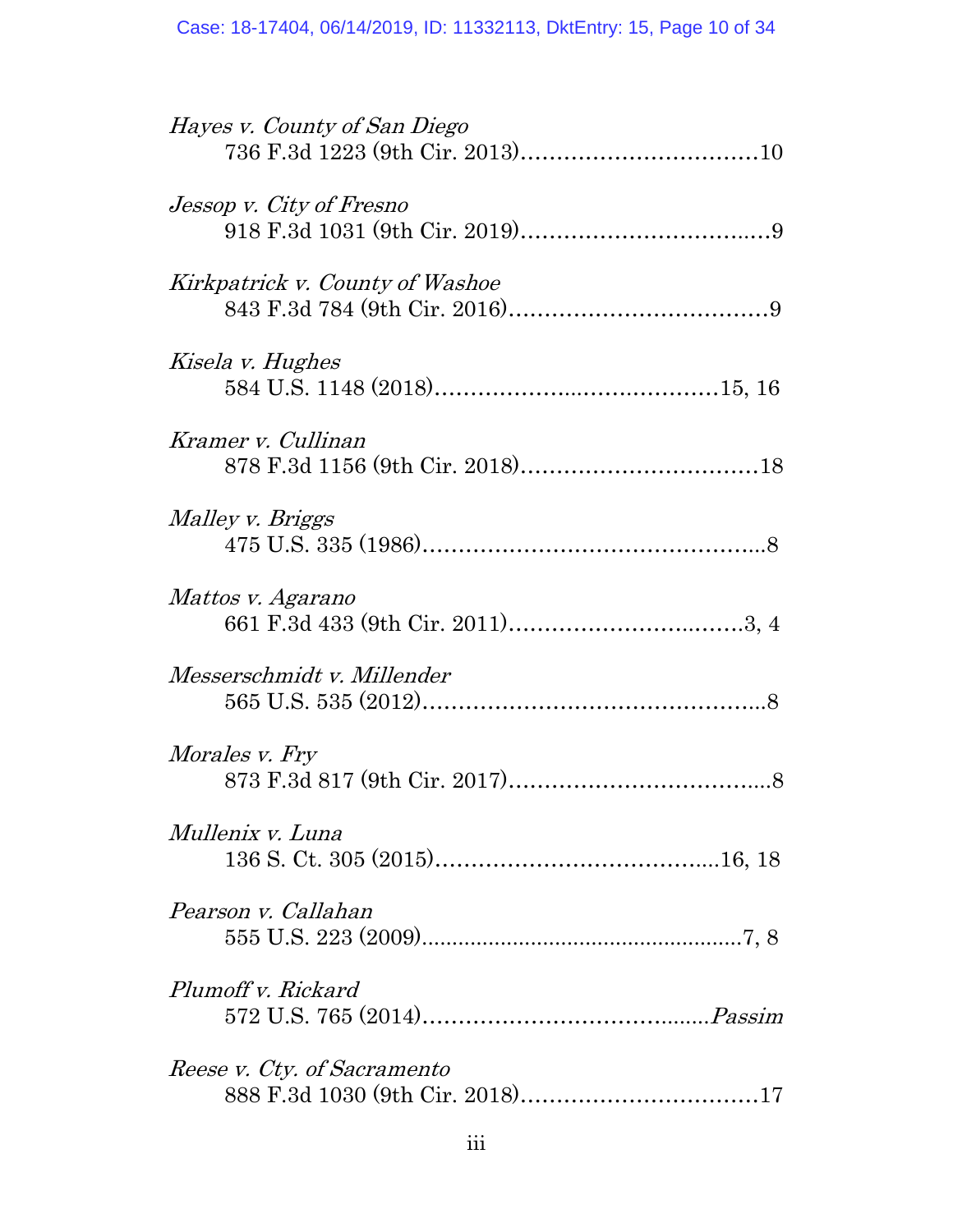| Reynolds v. County of San Diego          |
|------------------------------------------|
| S. B. v. County of San Diego             |
| <i>Shafer v. County of Santa Barbara</i> |
| Shumpert v. City of Tupelo               |
| Smith v. City of Hemet                   |
| Smith v. Freland                         |
| Thompson v. Rahr                         |
| Wilkinson v. Torres                      |
| White v. Pauly                           |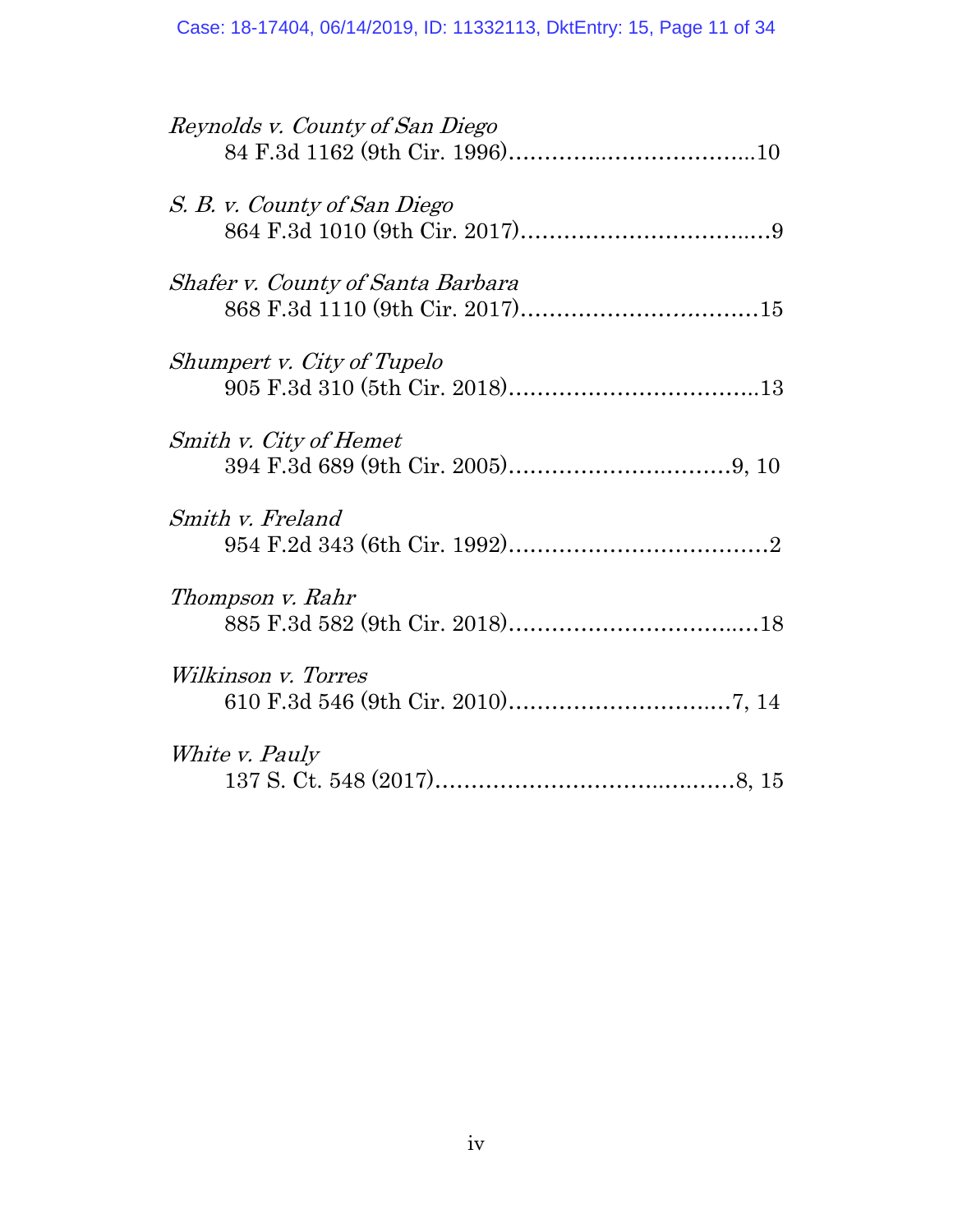#### CORPORATE DISCLOSURE STATEMENT

Amici curiae, the California State Association of Counties (CSAC) and the League of California Cities (League), are non-profit corporations, have no parent corporation and issue no stock.

#### IDENTITY STATEMENT AND INTEREST OF AMICI

CSAC's membership consists of the 58 California Counties. CSAC sponsors a Litigation Coordination Program, administered by the County Counsel's Association of California and overseen by the Association's Litigation Overview Committee. The Litigation Overview Committee monitors litigation of concern to counties statewide and has determined this case raises issues affecting all counties.

The League is an association of 475 California cities dedicated to protecting and restoring local control to provide for the public health, safety, and welfare of their residents, and to enhance the quality of life for all Californians. The League is advised by its Legal Advocacy Committee, comprised of 24 city attorneys from all regions of the State.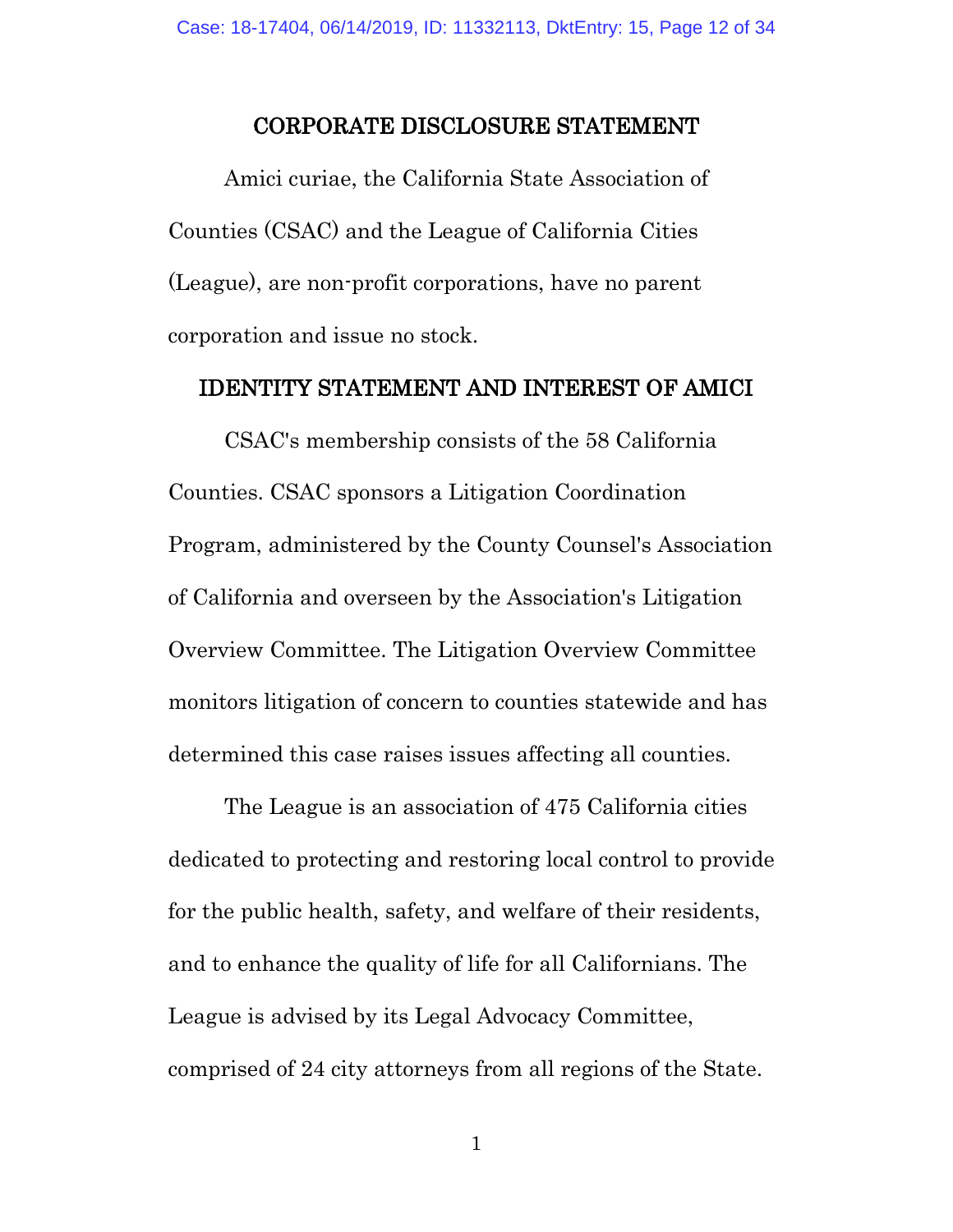The Committee monitors litigation of concern to municipalities, and identifies those cases that have statewide or nationwide significance. The Committee has identified this case as having such significance.

# STATEMENT OF AUTHORSHIP AND FINANCIAL SUPPORT

No counsel for any party in this case authored any part of this brief. No party or counsel for any party in this case contributed money intended to fund preparation or submission of this brief. No person or entity other than amici and their counsel contributed money intended to fund preparation or submission of this brief.

#### INTRODUCTION

Law enforcement officers face a "dangerous and complex world." Smith v. Freland, 954 F.2d 343, 347 (6th Cir. 1992). "Every day of the year, law enforcement officers leave their homes to police, protect, and serve their communities. Unlike most employees in the workforce, peace officers carry firearms because their occupation requires them on occasion to confront people who have no respect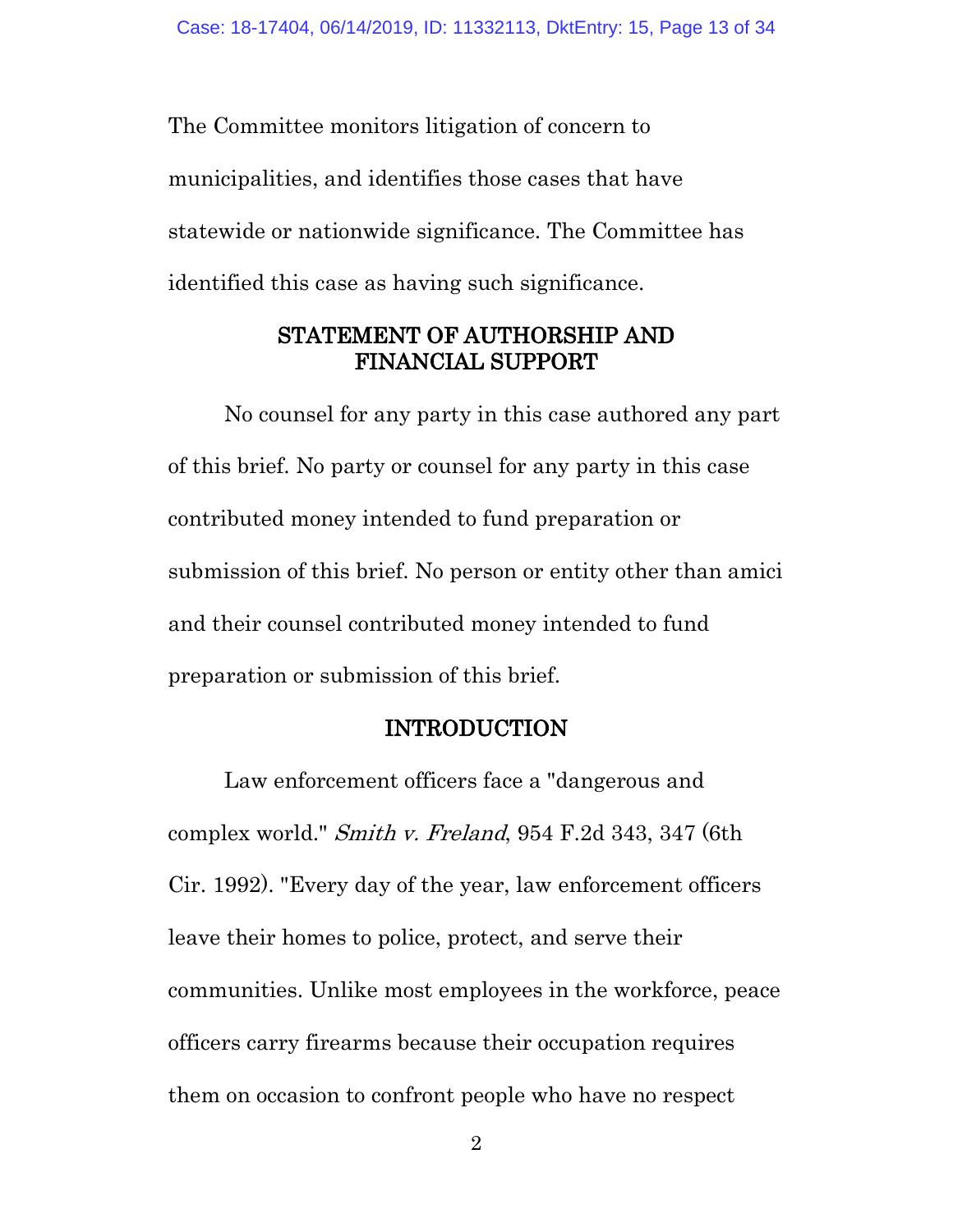either for the officers or for the law." Gonzalez v. City of Anaheim, 747 F.3d 789, 799 (9th Cir. 2014) (Trott, J.,dissenting in part and concurring in part). "By asking police to serve and protect us, we citizens agree to comply with their instructions and cooperate with their investigations. Unfortunately, not all of us hold up our end of the bargain. As a result, officers face an ever-present risk that routine police work will suddenly become dangerous." Mattos v. Agarano, 661 F.3d 433, 453 (9th Cir. 2011) (en banc) (Kozinski, C.J., concurring in part and dissenting in part). Statistics bear out these observations.

The Federal Bureau of Investigation (FBI) publishes an annual report of law enforcement officers killed and assaulted in the line of duty. See Federal Bureau of Investigation, 2017 Law Enforcement Officers Killed and Assaulted (2018). According to the report, 544,443 law enforcement officers were assaulted while on duty between 2008 and 2017. *Id.* at table  $85<sup>1</sup>$ . This number is staggering

<sup>1</sup> https://ucr.fbi.gov/leoka/2017/tables/resources-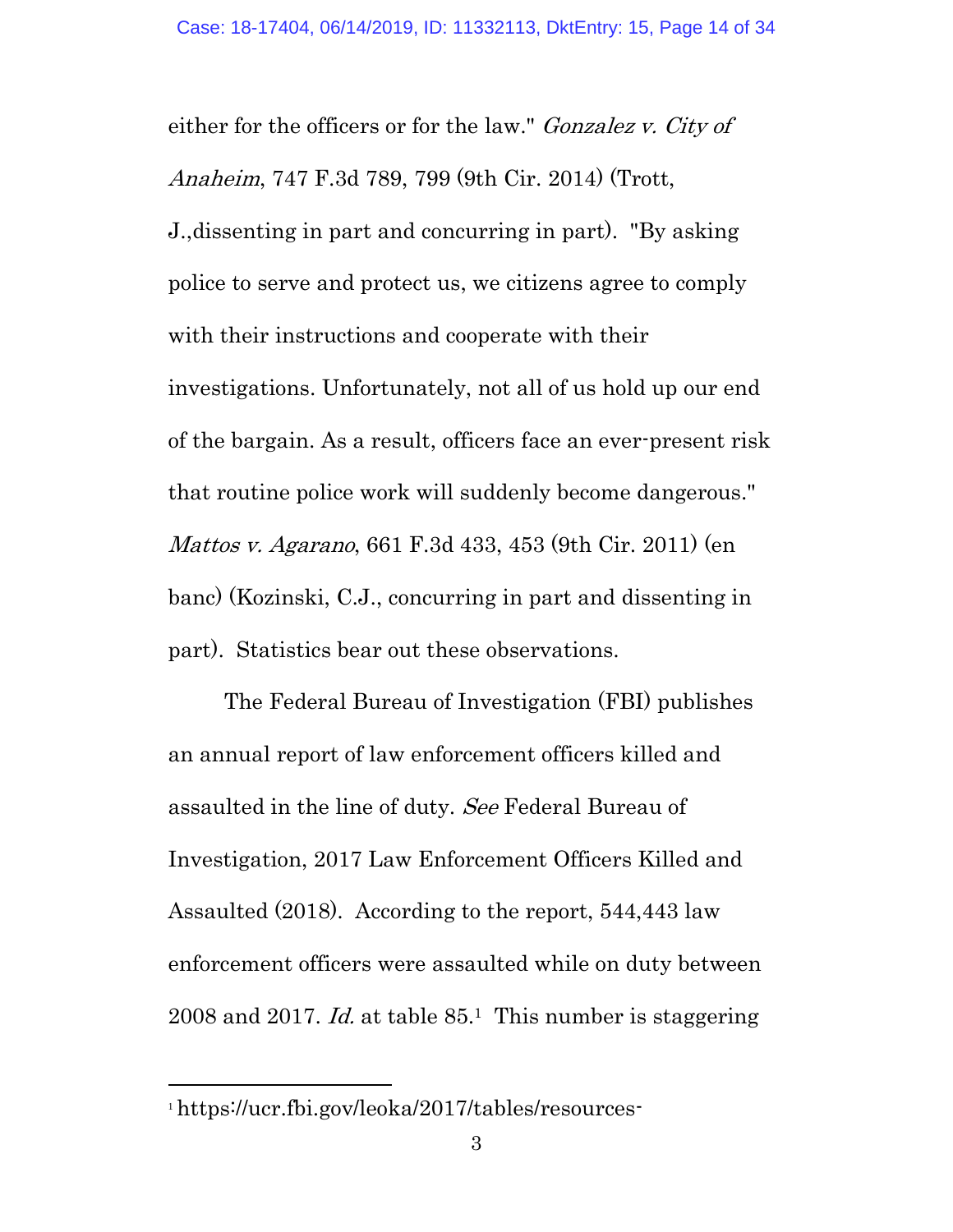considering that over this same ten-year period, an average of 555,700 officers were employed and subject to the report. Id. This means that over ten years, about as many officers are assaulted as are employed. Further, of the 544,443 assaulted officers, 22,130 were assaulted with firearms, 9,652 were assaulted with a knife or other bladed weapon, and 80,269 were assaulted with some other "dangerous weapon." *Id.* And during this ten-year period, 496 officers were feloniously killed. Id.

In this case, Sonny Lam physically attacked his father. City of Los Banos police officer and appellant Jairo Acosta responded to the domestic dispute call. Domestic disputes are inherently dangerous. See Mattos v. Agarano, 661 F.3d 433, 450 (9th Cir. 2011) (en banc) ("We take very seriously the danger that domestic disputes pose to law enforcement officers ...."). This call turned out to be no exception. While investigating, Acosta used deadly force to protect himself from Lam. Acosta shot Lam twice in quick succession in a

pages/about\_leoka\_-2017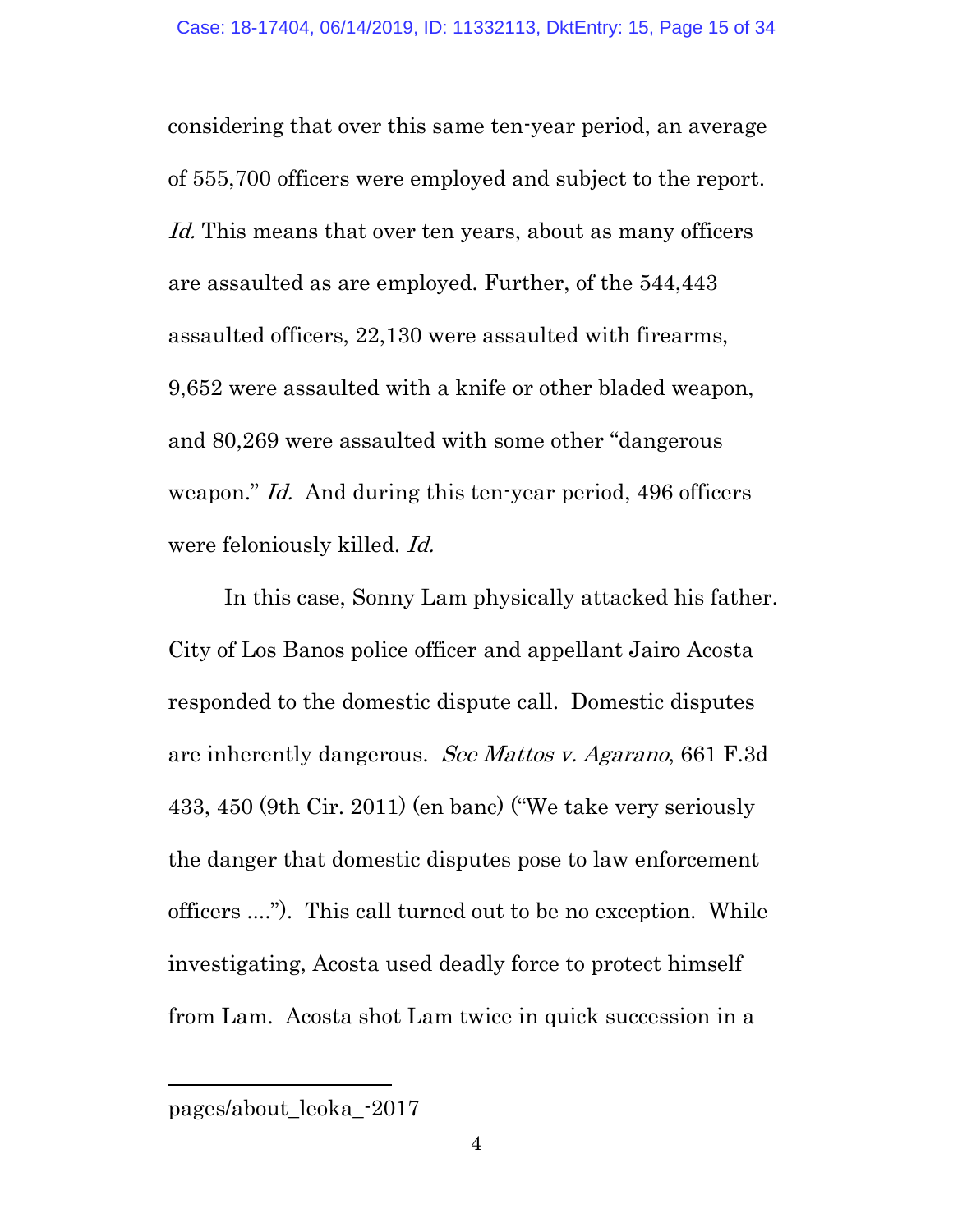narrow hallway after Lam pushed him and stabbed him with a pair of scissors, shooting once initially and once after clearing his jammed gun while retreating down the hallway away from Lam. In post-verdict motions after the jury returned a verdict against Acosta for violating Lam's Fourth Amendment rights, the district court denied Acosta qualified immunity.

Amici believe the district court's qualified immunity analysis was flawed and diminishes the protection qualified immunity provides to law enforcement officers and employers. The district court improperly and artificially transformed Acosta's single use of deadly force into two discrete acts (i.e., the two shots), and examined each shot in isolation to determine whether qualified immunity would protect Acosta from liability.<sup>2</sup>

<sup>2</sup> The district court's order denying Acosta's motion for judgment as a matter of law provided, in relevant part: "[E]ven if the Court could determine that Officer Acosta was entitled to qualified immunity regarding the first gunshot, the jury found with respect to the second shot that Officer Acosta was retreating and was no longer being approached with scissors. There is simply no way given the factual determinations reached by the jury that the Court can determine Officer Acosta is entitled to immunity with regard to the second gunshot. Accordingly, the jury's verdict will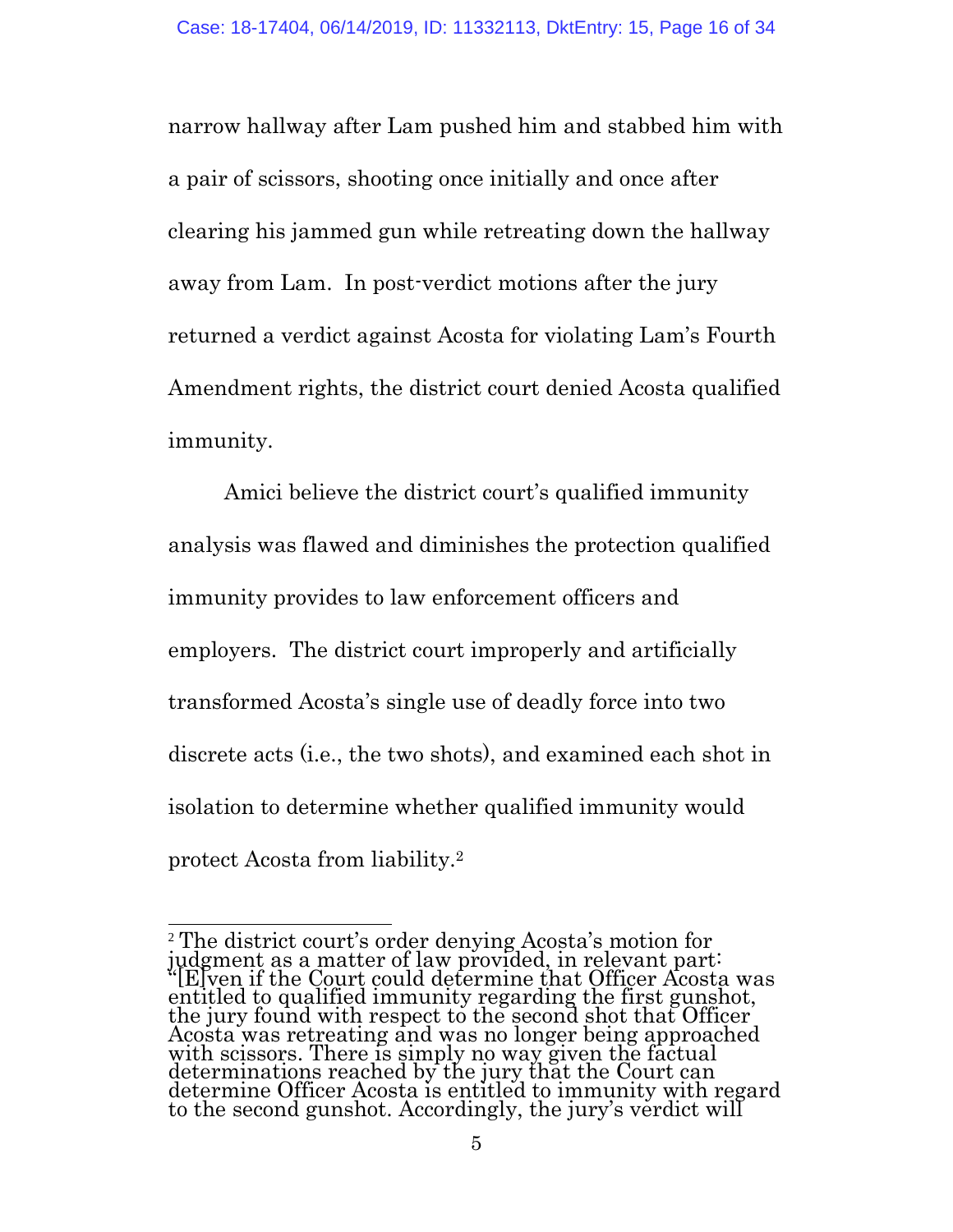Because "[p]olice officers are often forced to make splitsecond judgments—in circumstances that are tense, uncertain, and rapidly evolving—about the amount of force that is necessary in a particular situation," Graham v. Connor, 490 U.S. 386, 397 (1989), the qualified immunity analysis – specifically in determining whether the officer violated the Fourth Amendment – must focus on the officer's initial decision to use deadly force and not on the number of shots fired. To further qualified immunity's purpose, the analysis cannot devolve into an isolated analysis of each shot encompassing a single use of deadly force. The proper question is whether the use of deadly force was reasonable under the totality of circumstances. See District of Columbia v. Wesby, 138 S.Ct. 577, 589 (2018) ("The 'totality of the circumstances' requires courts to consider 'the whole picture.' [Citation]. Our precedents recognize that the whole is often greater than the sum of its parts—especially when the parts are viewed in isolation."). Any other analysis

 $\overline{a}$ stand." Excerpts of Record, pages 3-4.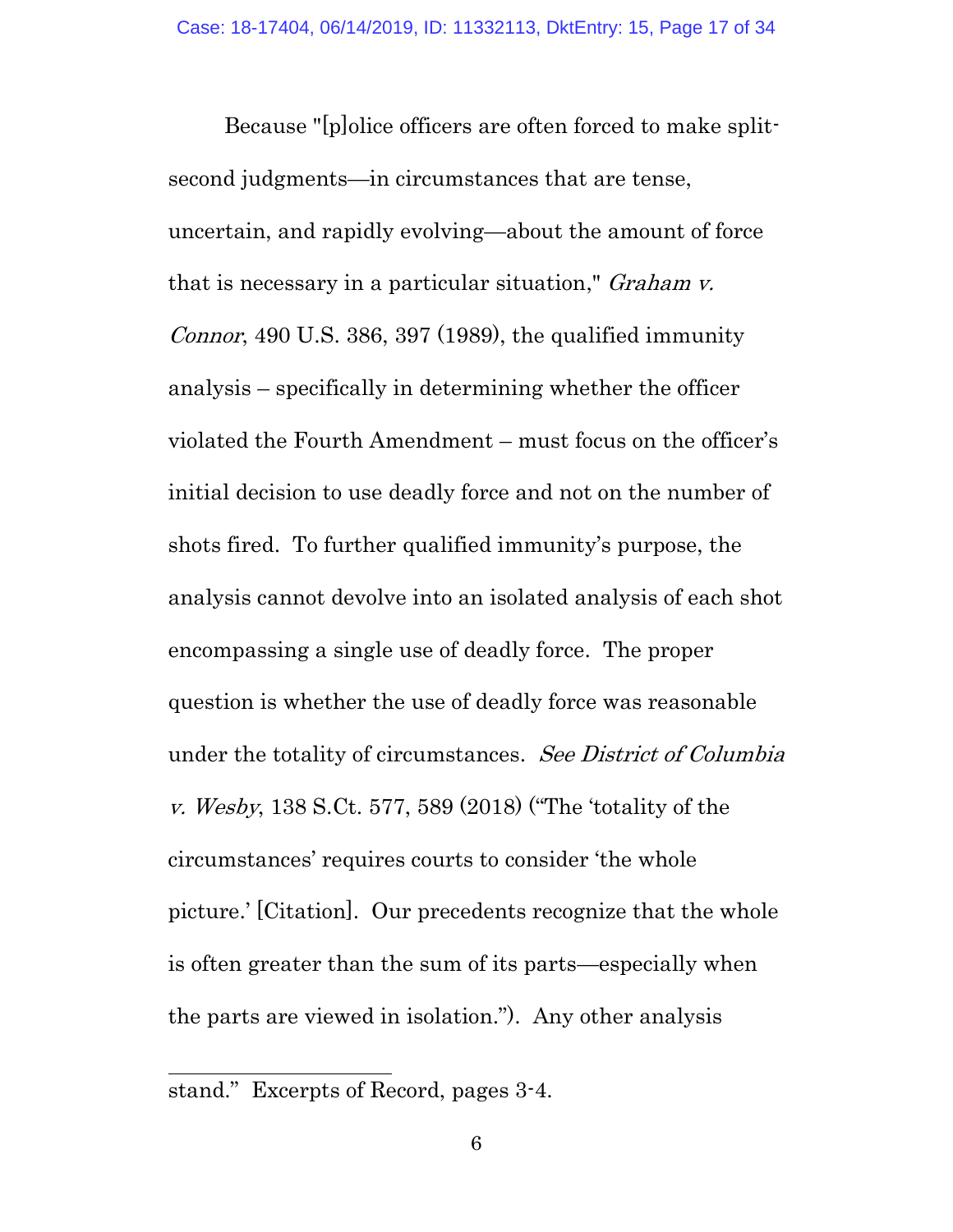might obligate officers to reassess the threat level within a split-second to be afforded qualified immunity's protection. This type of reassessment is directly contrary to Supreme Court precedent, as well as precedent from this Court. See Plumoff v. Rickard, 572 U.S. 765, 777 (2014); Wilkinson v. Torres, 610 F.3d 546, 552–53 (9th Cir. 2010). It is also bad policy that will undoubtedly increase the risk of death or serious injury to officers, and expose officers and their employers to increasing liabilities. It will also require changing the training employers provide to officers, as officers all over the country are trained that "they need not stop shooting until the threat has ended." Plumhoff, 572 U.S. at 777.

#### OFFICER ACOSTA IS ENTITLED TO QUALIFIED IMMUNITY

"Qualified immunity balances two important interests—the need to hold public officials accountable when they exercise power irresponsibly and the need to shield officials from harassment, distraction, and liability when they perform their duties reasonably." Pearson v. Callahan,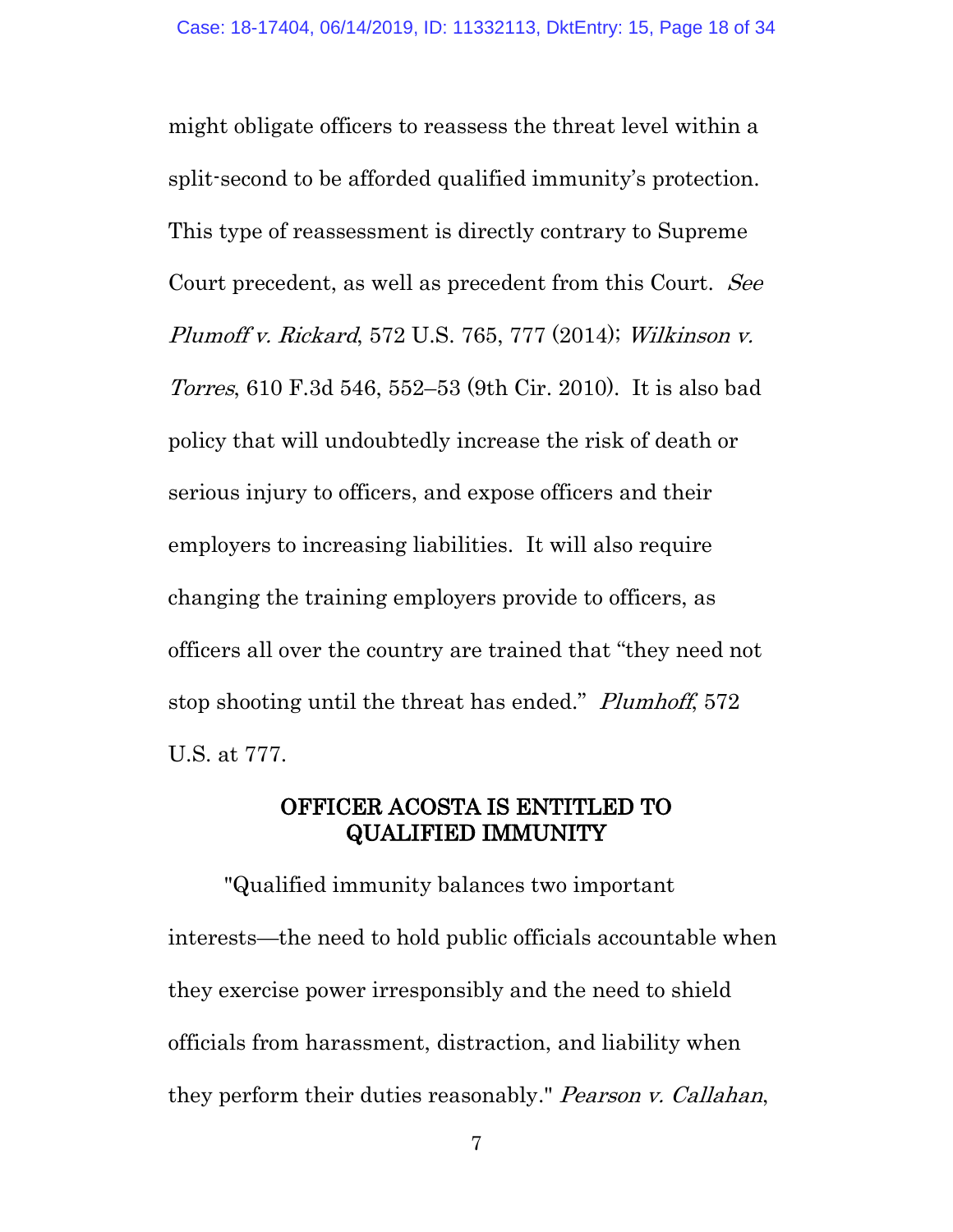555 U.S. 223, 231 (2009); see Morales v. Fry, 873 F.3d 817, 822 (9th Cir. 2017). "Qualified immunity 'gives government officials breathing room to make reasonable but mistaken judgments.'" Messerschmidt v. Millender, 565 U.S. 535, 546 (2012) (citation omitted); White v. Pauly, 137 S. Ct. 548, 551 (2017) (per curium). "When properly applied, [qualified immunity] protects 'all but the plainly incompetent or those who knowingly violate the law." Ashcroft v. al-Kidd, 563 U.S. 731, 743 (2011) (quoting *Malley v. Briggs*, 475 U.S. 335, 341 (1986)). It thus protects officers from liability for uses of force falling in the often "hazy border between excessive and acceptable force." Brosseau v. Haugen, 542 U.S. 194, 201 (2004) (per curium).

"The doctrine of qualified immunity protects government officials 'from liability for civil damages insofar as their conduct does not violate clearly established statutory or constitutional rights of which a reasonable person would have known. In determining whether an officer is entitled to qualified immunity, [the Court]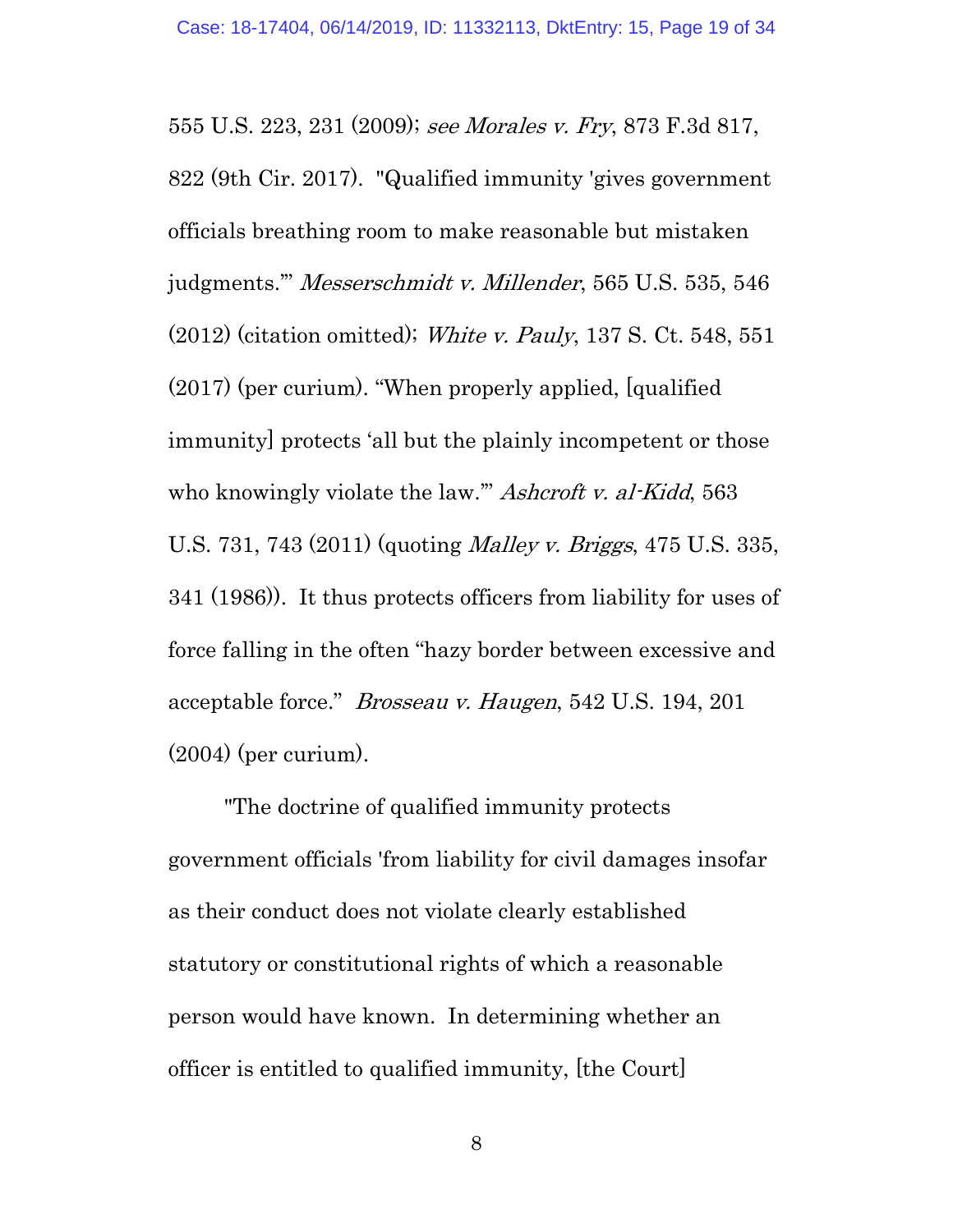considers (1) whether there has been a violation of a constitutional right; and (2) whether that right was clearly established at the time of the officer's alleged misconduct." Jessop v. City of Fresno, 918 F.3d 1031, 1034 (9th Cir. 2019) (bracketed text in original). As this Court recognizes, the Supreme Court's qualified immunity precedents establish "demanding" and "exacting" standards that a plaintiff must affirmatively overcome. Wesby, 138 S. Ct. at 589 (qualified immunity is a "demanding standard"); Kirkpatrick v. County of Washoe, 843 F.3d 784, 792 (9th Cir. 2016) (en banc) (recognizing qualified immunity's "exacting standards"); S. B. v. County of San Diego, 864 F.3d 1010, 1015, 1017 (9th Cir. 2017) (hearing the Supreme Court "loud and clear" and recognizing qualified immunity's "exacting standards").

A. The Officer's Right To Use Deadly Force When Threatened With a Weapon Allows The Officer To Shoot Until The Officer Is Sure The Threat Is Over

The jury found Lam stabbed Acosta with a pair of scissors. Acosta's use of deadly force in response was accordingly reasonable as a matter of law. See e.g., Smith v.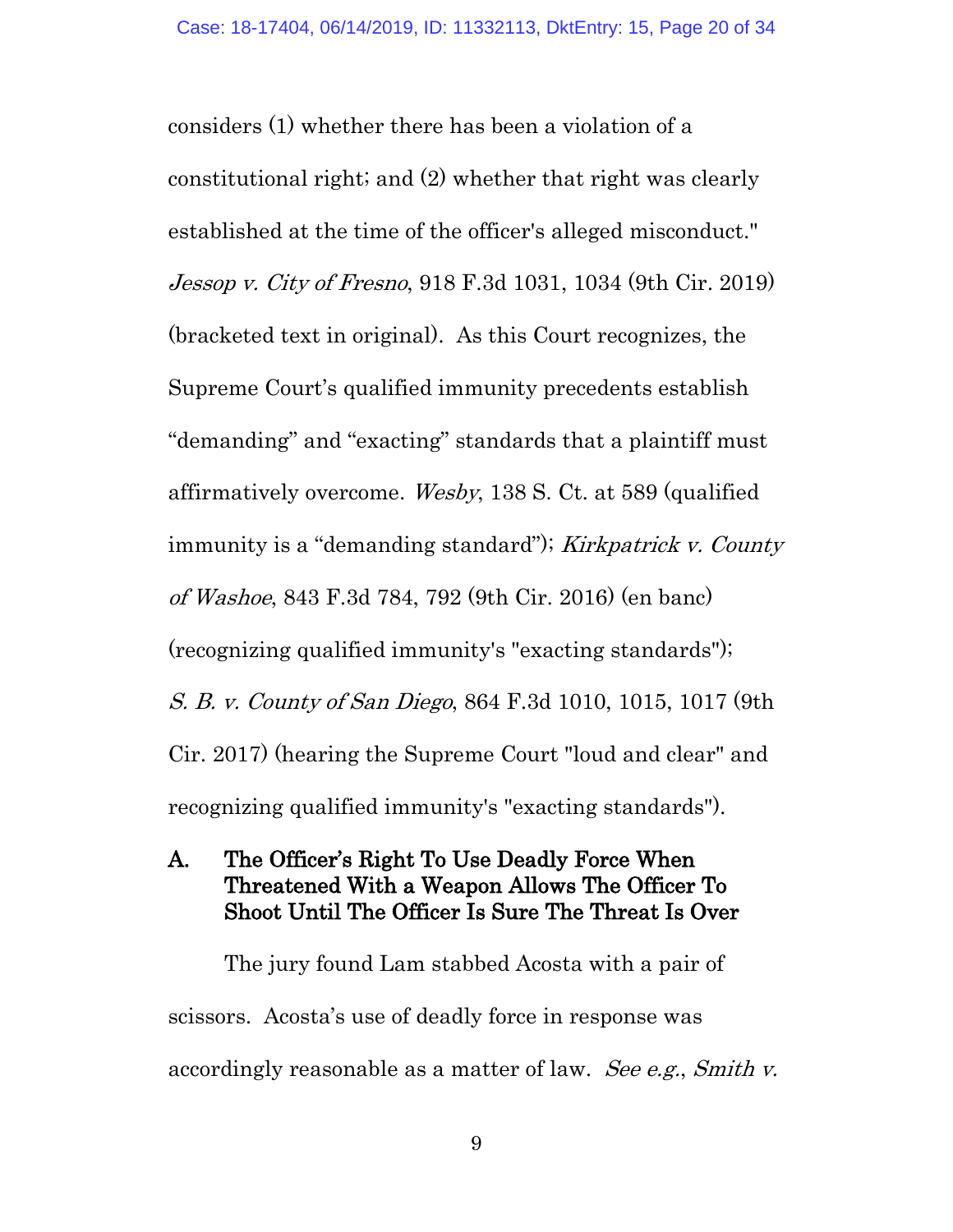City of Hemet, 394 F.3d 689, 704 (9th Cir. 2005) ("[W]here a suspect threatens an officer with a weapon such as a gun or a knife, the officer is justified in using deadly force."); Reynolds v. County of San Diego, 84 F.3d 1162, 1168 (9th Cir. 1996) (holding deadly force reasonable where an erratically acting suspect swung a knife at an officer); see also Hayes v. County of San Diego, 736 F.3d 1223, 1234 (9th Cir. 2013) ("[T]hreatening an officer with a weapon does justify the use of deadly force.").

Because Acosta's use of deadly force in response to being stabbed was reasonable as a matter of law, the district court erred by examining each shot in isolation to determine whether Acosta's second shot violated the Fourth Amendment, rather than analyzing the "totality of circumstances," creating the need for Acosta's use of deadly force in the first place. Graham, 490 U.S. at 397; see Wesby, 138 S. Ct. at 588 ("[T]he panel majority viewed each fact 'in isolation, rather than as a factor in the totality of the circumstances.' [Citation.] This was 'mistaken in light of our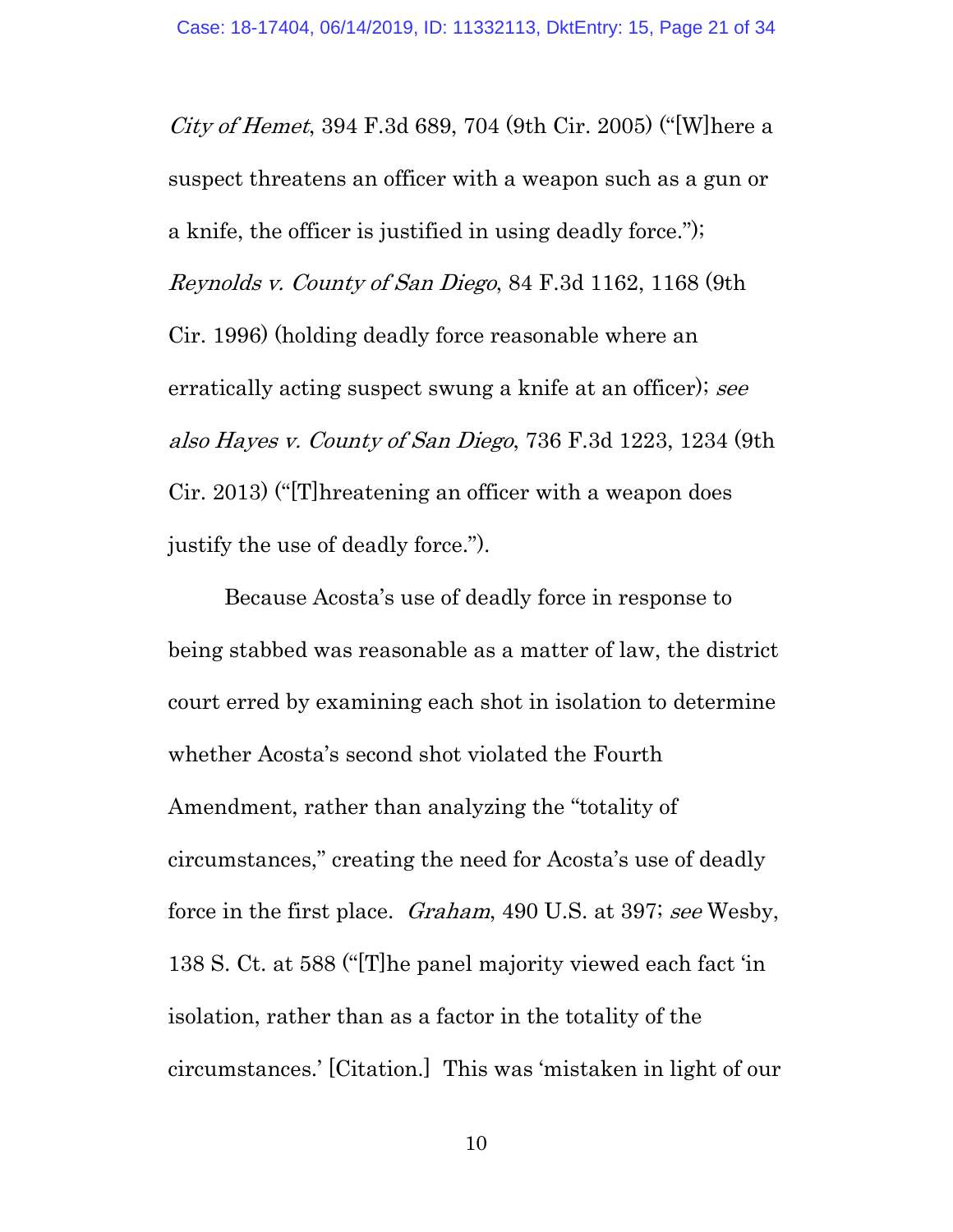precedents.' [Citation]. The 'totality of the circumstances' requires courts to consider 'the whole picture.' [Citation]. Our precedents recognize that the whole is often greater than the sum of its parts—especially when the parts are viewed in isolation. [Citation.] Instead of considering the facts as a whole, the panel majority took them one by one. . . The totality-of-the-circumstances test 'precludes this sort of divide-and-conquer analysis.' [Citation].").

Acosta's use of deadly force was reasonable after he was stabbed, even if Lam did not grab his gun. And his continued use of force was reasonable so long as Lam continued to pose a threat.3 Indeed, the stabbing, first shot and second shot happened within seconds with no break or pause. In a proper analysis of whether Acosta's use of deadly force was reasonable, the number of shots is not relevant. The relevant question is whether Acosta's decision to use deadly force was reasonable because the suspect posed

<sup>3</sup> Importantly, the jury did not find that Lam no longer posed a threat when Acosta fired the second shot.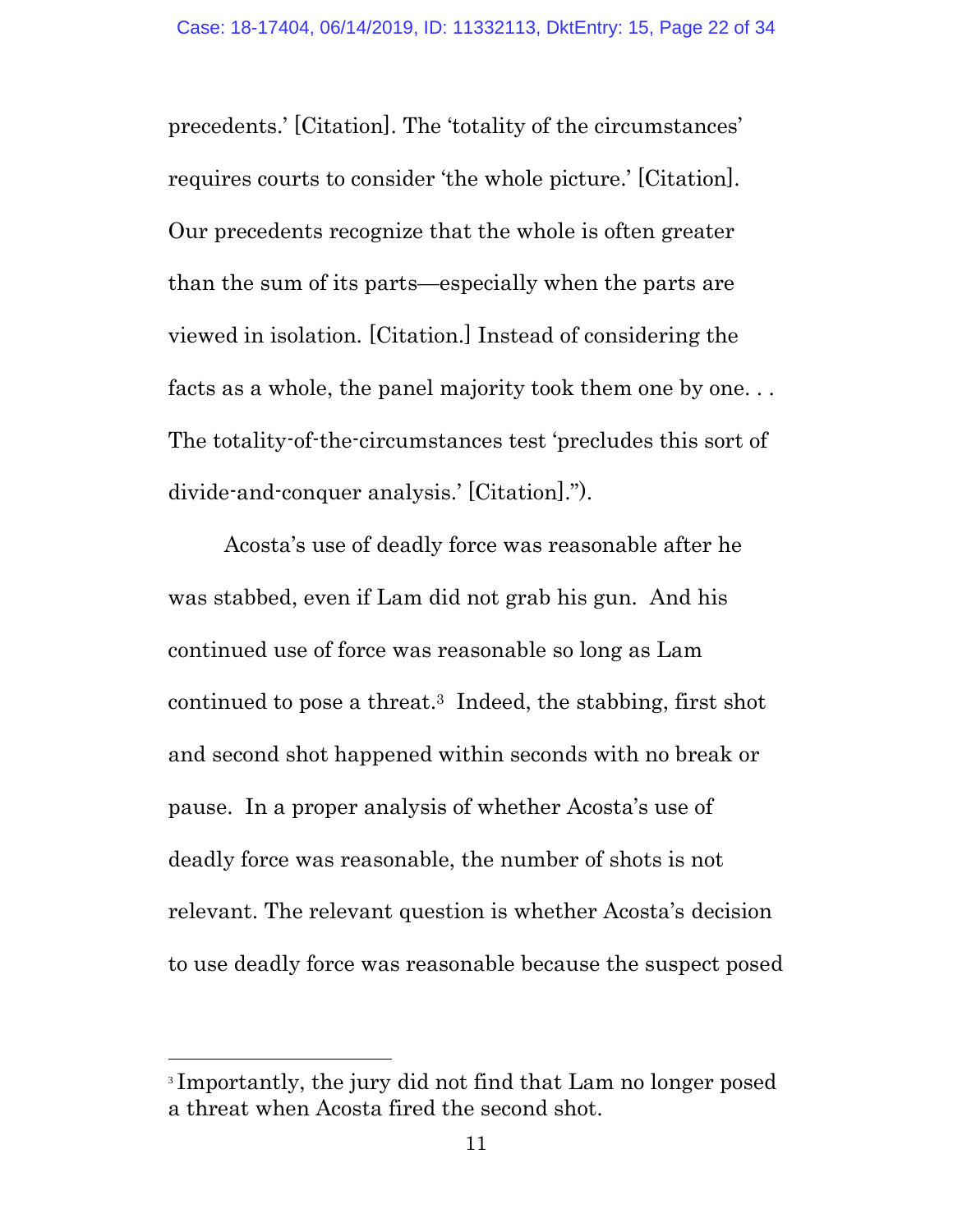a threat to the officer under the totality of the

circumstances. The Supreme Court made this clear in

# Plumoff:

We now consider respondent's contention that, even if the use of deadly force was permissible, petitioners acted unreasonably in firing a total of 15 shots. We reject that argument. It stands to reason that, if police officers are justified in firing at a suspect in order to end a severe threat to public safety, the officers need not stop shooting until the threat has ended. As petitioners noted below, 'if lethal force is justified, officers are taught to keep shooting until the threat is over.' 509 Fed.Appx., at 392.

572 U.S. at 7774; see Gonzales v. City of Antioch, 697 F.

App'x 900, 902 (9th Cir. 2017) ("The Supreme Court has

explained that 'if police officers are justified in firing at a

suspect in order to end a severe threat to public safety, the

officers need not stop shooting until the threat has ended.'

 $\overline{a}$ <sup>4</sup> The Supreme Court did acknowledge it "would be a different case if [the officers] had initiated a second round of shots after an initial round had clearly incapacitated [the suspect] and had ended any threat of continued flight, or if Rickard had clearly given himself up. But that is not what happened." *Plumhoff*, 572 U.S. at 777. It is also not what happened in this case, considering that here, the two shots were fired within a matter of seconds and the jury made no finding that the threat had ended.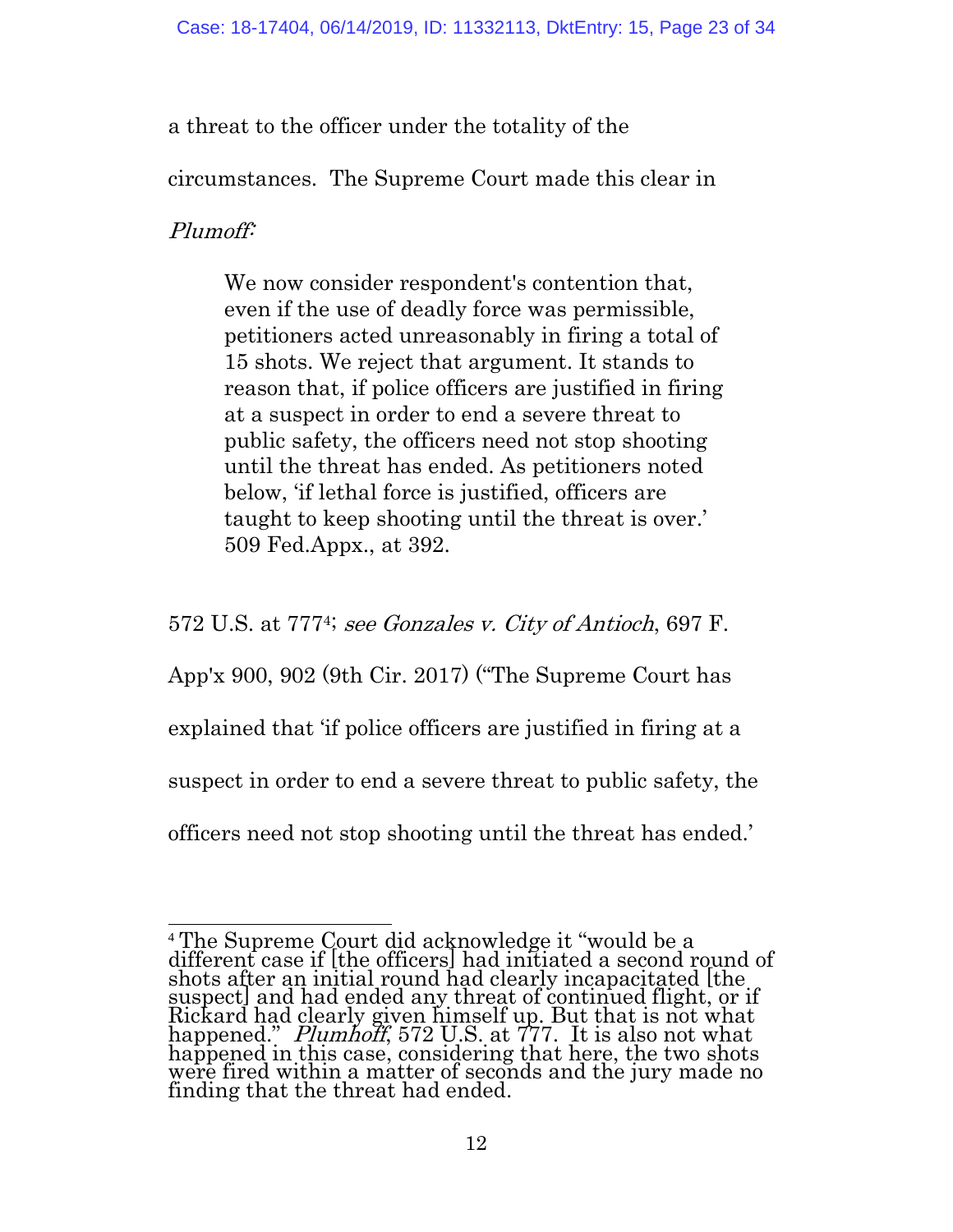Although the officers fired 50 to 52 shots at Gonzales, appellants do not present any evidence suggesting the officers continued to fire at Gonzales after they knew he was incapacitated or no longer posed a threat.") (quoting Plumhoff, 134 S. Ct. at 2022); Corrales v. Impastato, 650 F. App'x 540, 542 (9th Cir. 2016) ("Officer Impastato was also not required to cease firing 'until the threat [Corrales posed] ha<sup>[d]</sup> ended.' Officer Impastato reasonably believed the threat posed by Corrales had been eliminated only after Corrales was struck by his final bullet and fell to the ground. Officer Impastato's use of force was therefore reasonable.") (quoting Plumhoff, 134 S. Ct. at 2022); see also Church v. Anderson, 898 F.3d 830, 833 (8th Cir. 2018) ("And because deadly force was justified, [the officer] was not required to warn Church before each shot and was permitted to use force until the threat had ended."); Shumpert v. City of Tupelo, 905 F.3d 310, 324 fn. 58 (5th Cir. 2018) ("Even if Officer Cook fired one of the four shots from a distance, the use of deadly force was still justified, as an officer using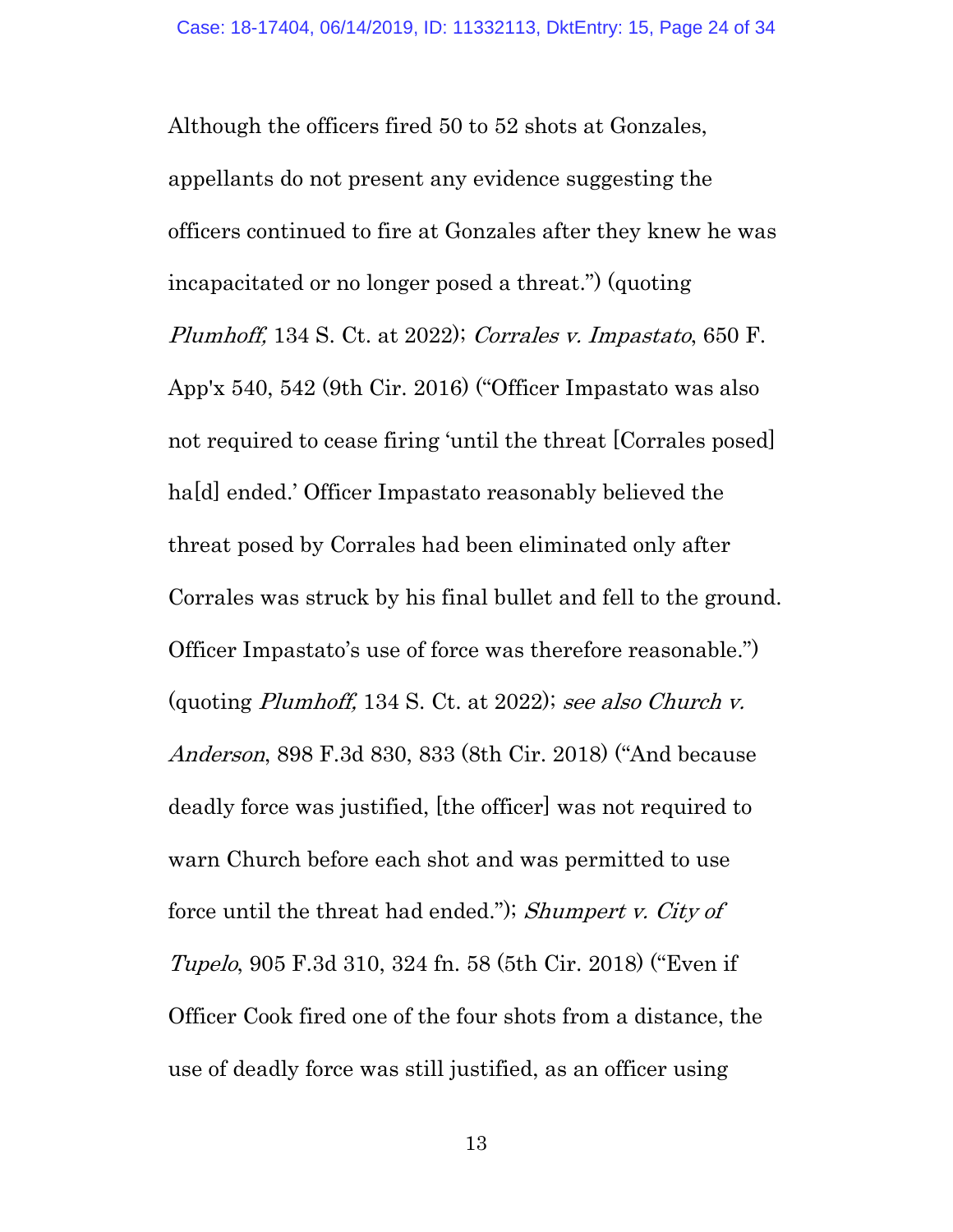deadly force 'need not stop shooting until the threat has ended.' [Citation].").

Even before *Plumoff*, this Court recognized there is no Constitutional requirement that an officer reevaluate the threat between each shot, and the reasonable use of deadly force does not become unreasonable because more than one shot is fired. Wilkinson, 610 F.3d at 552–53 ("To the extent that Cowan requires an officer to reevaluate whether a deadly threat has been eliminated after each shot, we disagree that it should be applied in the circumstances of this case. Such a requirement places additional risk on the officer not required by the Constitution. Torres did not shoot mindlessly, but responded to the situation by ceasing fire after he perceived that the van had lost power and that the threat had been eliminated. Cf. Elliott v. Leavitt, 99 F.3d 640, 643 (4th Cir. 1996) (concluding that the firing of multiple shots 'does not suggest the officers shot mindlessly as much as it indicates that they sought to ensure the elimination of a deadly threat'). Because we conclude as a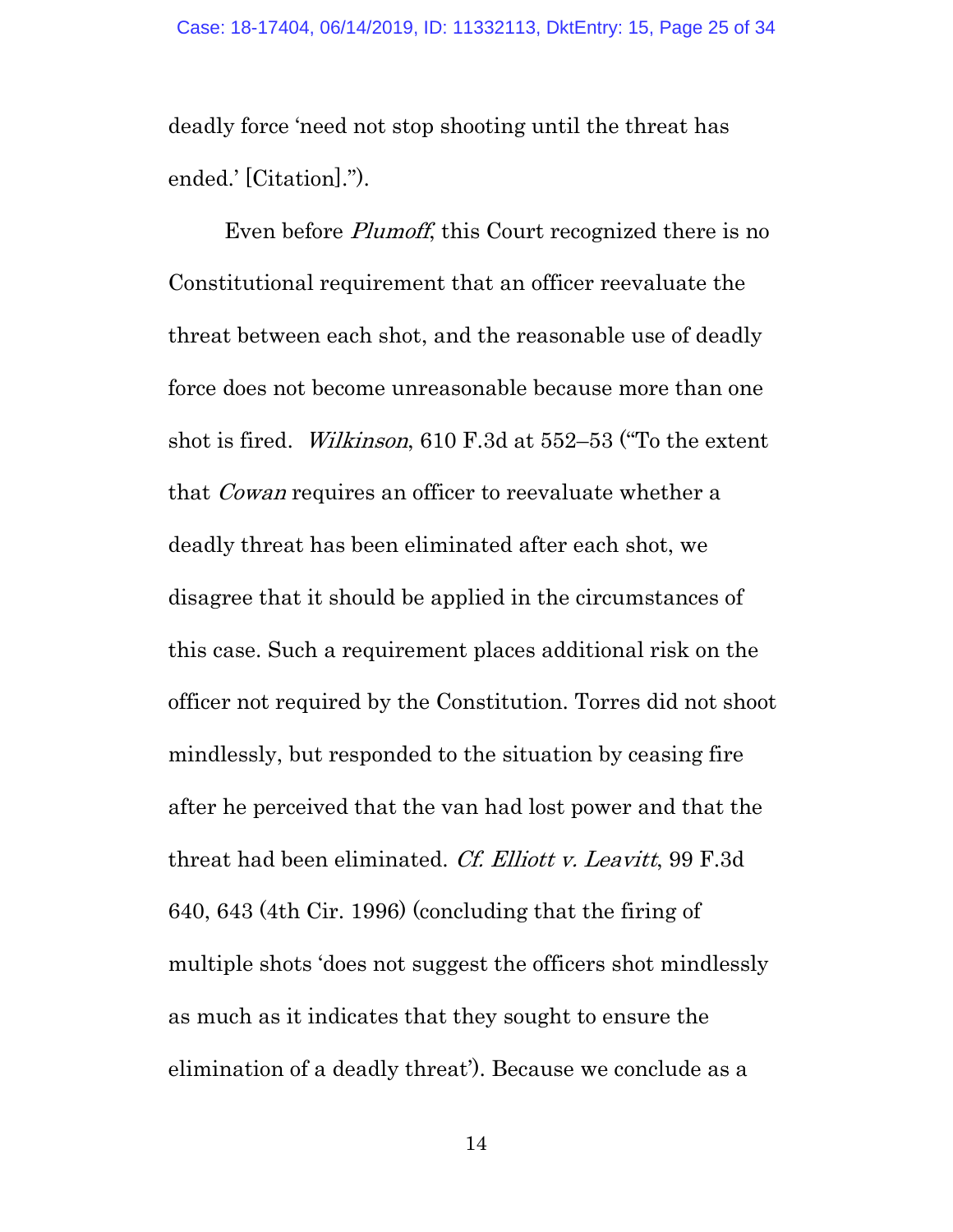matter of law that deadly force was authorized to protect a fellow officer from harm, it makes no difference in this case whether Torres fired seven rounds or eleven.").

# B. It Is Not Clearly Established That It Violates The Fourth Amendment For An Officer That Has Been Stabbed To Respond With Deadly Force

"While [the Supreme] Court's case law do[es] not require a case directly on point for a right to be clearly established, existing precedent must have placed the statutory or constitutional question beyond debate." White, 137 S. Ct. at 551 (quotation marks and citations omitted). The Supreme Court "'has repeatedly told courts ... not to define clearly established law at a high level of generality.'" City of Escondido v. Emmons, 139 S. Ct. 500, 503 (2019) (quoting Kisela v. Hughes, 584 U.S. 1148, 1153 (2018)). A proper "clearly established" analysis requires "defin[ing] the law at issue in a concrete, particularized manner." *Shafer v.* County of Santa Barbara, 868 F.3d 1110, 1117 (9th Cir. 2017); see Emmons v. City of Escondido, 921 F.3d 1172, 1174 (9th Cir. 2019) ("In this context, 'clearly established' means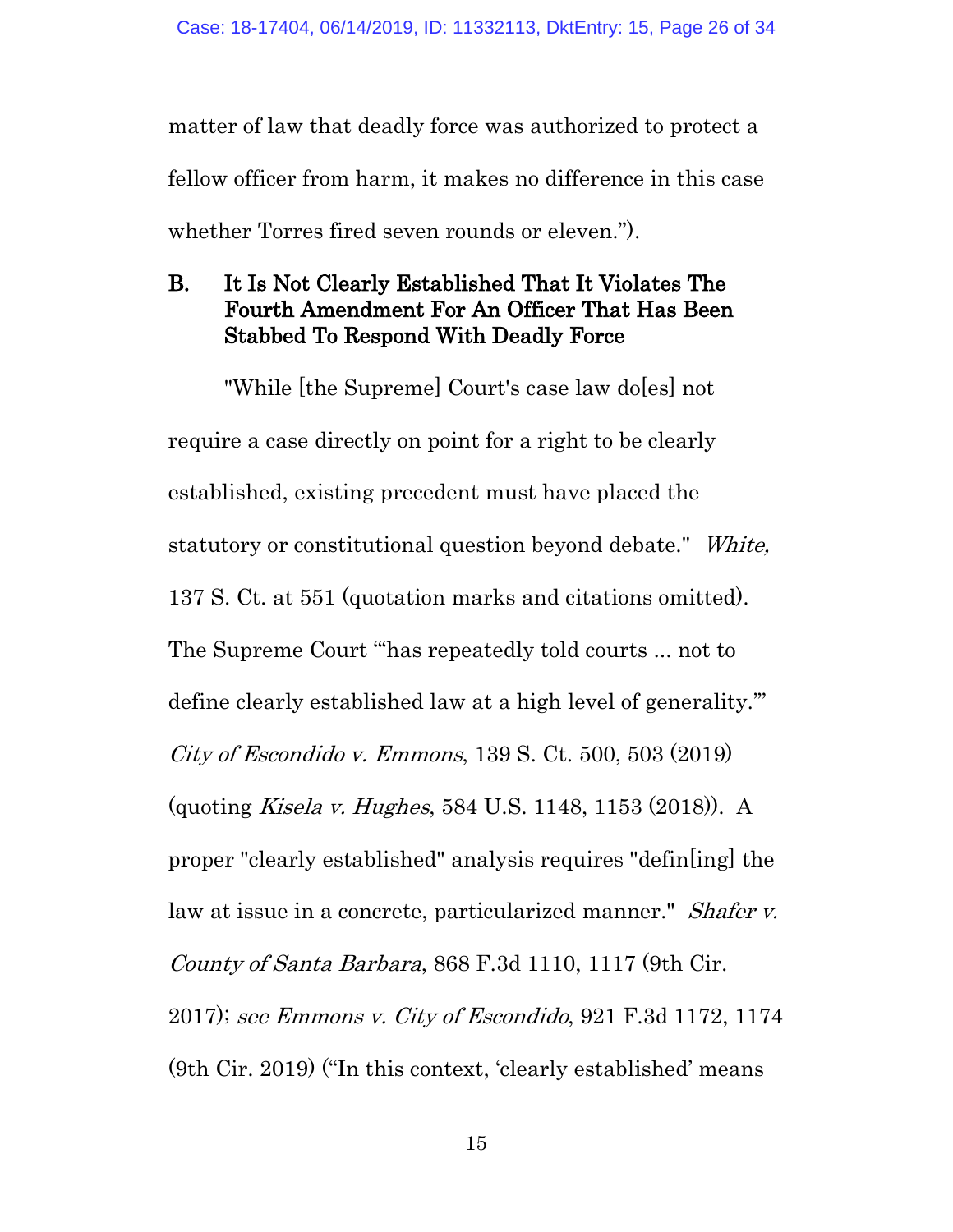that, 'at the time of the officer's conduct, the law was 'sufficiently clear that every reasonable official would understand that what he is doing' is unlawful.') (quoting Wesby, 138 S. Ct. at 589).

"[S]pecificity is especially important in the Fourth Amendment context" because "[u]se of excessive force is an area of the law 'in which the result depends very much on the facts of each case,' and thus police officers are entitled to qualified immunity unless existing precedent 'squarely governs' the specific facts at issue." Kisela, 138 S. Ct. at 1152 (quoting Mullenix v. Luna, 136 S. Ct. 305, 308 (2015) (per curiam)); City of Escondido, 139 S. Ct. at 503; see e.g., Emmons, 921 F.3d at 1175 ("Given the Court's admonition, we are unable to find a case so precisely on point with this one as to satisfy the Court's demand for specificity. Officer Craig is therefore entitled to qualified immunity.").

The jury found Acosta's use of force violated the Fourth Amendment and made four specific factual findings: (1) Lam stabbed Acosta with a pair of scissors; (2) Lam did not grab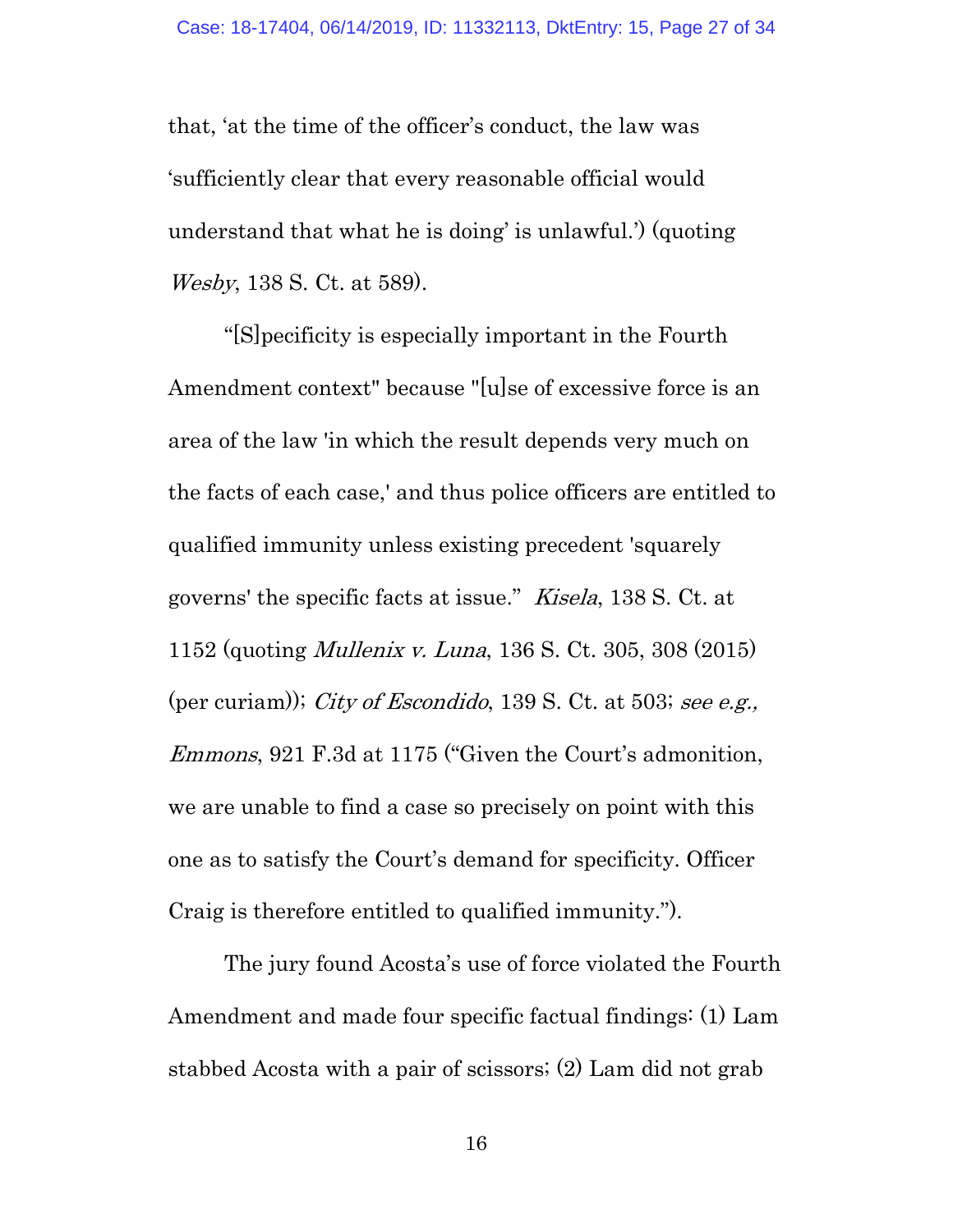Acosta's gun before the first shot; (3) Acosta retreated from Lam after firing the first shot; and (4) Lam did not approach Acosta with scissors before the second shot. As set forth in Acosta's opening brief, at pages 28-30, the latter two findings are not supported by substantial evidence, and in fact, the physical evidence establishes the opposite. Regardless, Acosta is still entitled to qualified immunity under the totality of circumstances due to the absence of clearly established law.

No case has held an officer violates the Fourth Amendment by using deadly force in response to being stabbed simply because the suspect did not grab the officer's gun. Nor has any case held that an officer violates the Fourth Amendment by firing more than one shot within seconds of being stabbed. See Reese v. Cty. of Sacramento, 888 F.3d 1030, 1039 (9th Cir. 2018) (Critically, Reese points to no case that considered the relevant question whether Deputy Rose, having come within striking distance of a suspect who had held a knife a fraction of a second before,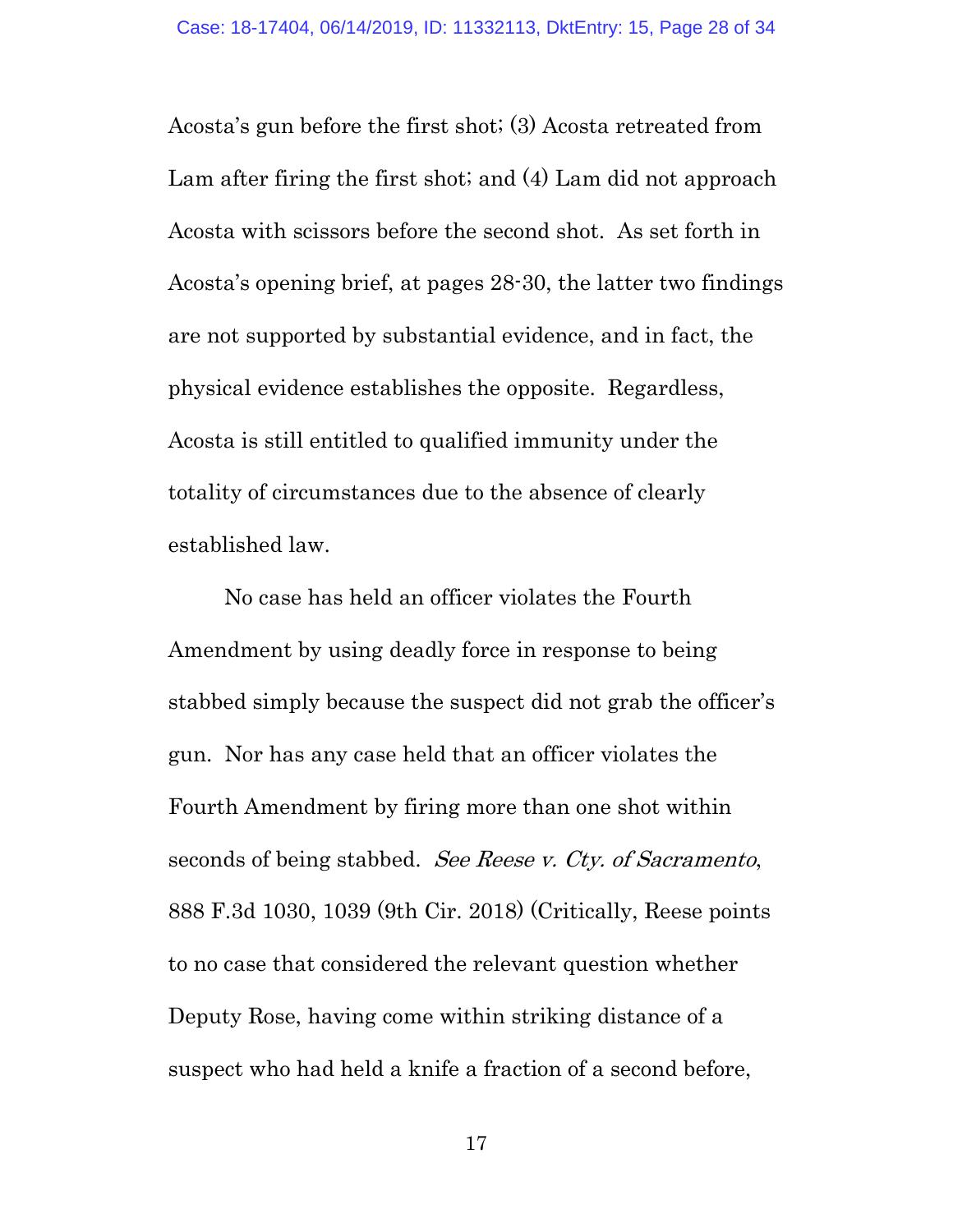was objectively unreasonable in using deadly force before determining whether the suspect still possessed the knife.").

It is difficult to image that *all reasonable officers* in Acosta's position would know using deadly force in the specific circumstances Acosta faced was unconstitutional. Wesby, 138 S. Ct. at 589-90; see Mullenix, 136 S. Ct. at 308 ("A clearly established right is one that is 'sufficiently clear that every reasonable official would have understood that what he is doing violates that right.' [Citation].'') (emphasis added); Thompson v. Rahr, 885 F.3d 582, 587 (9th Cir. 2018) ("For a right to be 'clearly established,' existing 'precedent must have placed the statutory or constitutional question beyond debate,' such that 'every' reasonable official, not just 'a' reasonable official, would have understood that he was violating a clearly established right.") (quoting Ashcroft v. al-Kidd, 563 U.S. 731, 741 (2011) (emphasis added). Indeed, amici are unaware of any case finding it unconstitutional for an officer to use deadly force after being stabbed. See Kramer v. Cullinan, 878 F.3d 1156, 1163 (9th Cir. 2018) ("So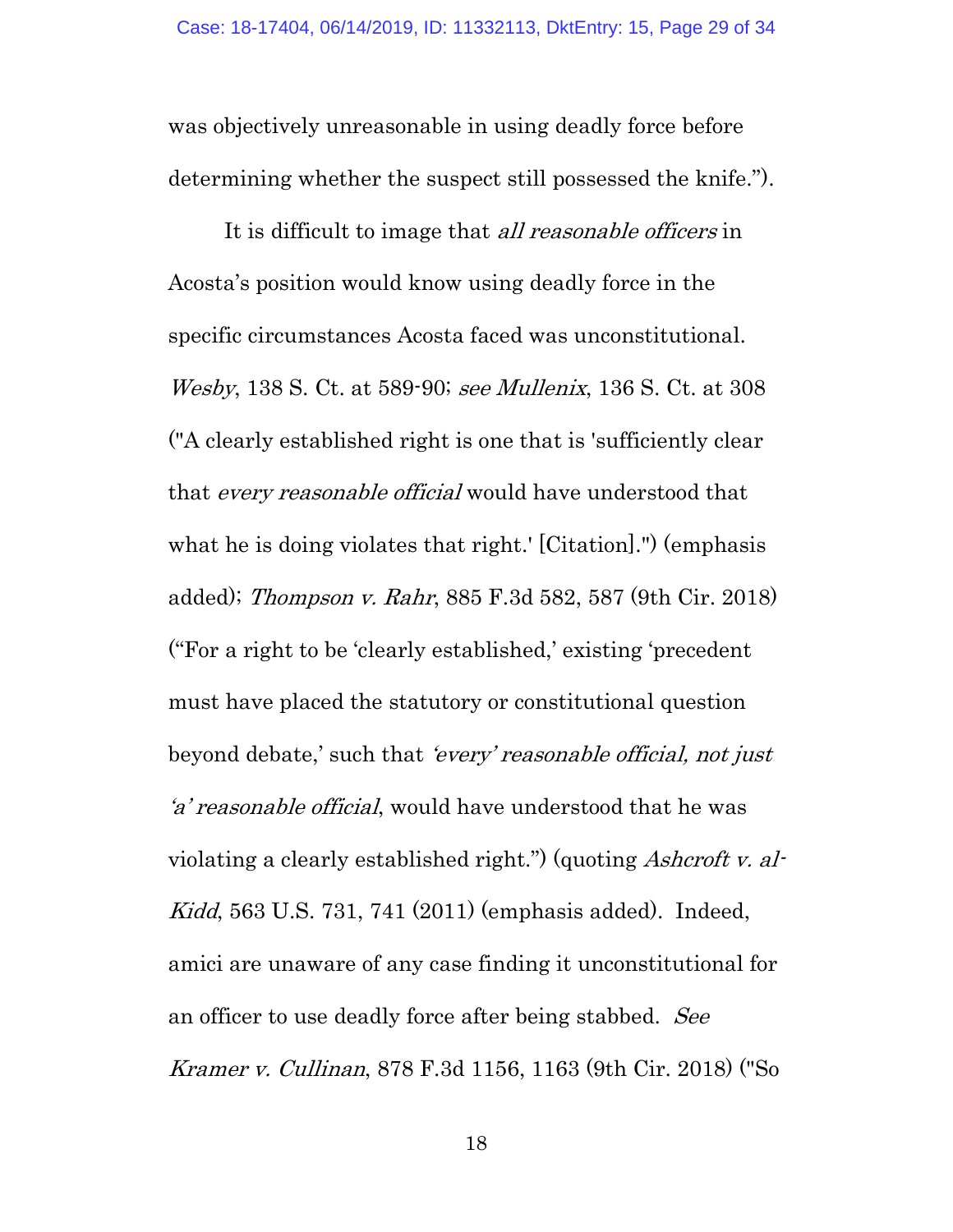long as existing case law 'did not preclude' an official from reasonably believing that his or her conduct was lawful, the official has a right to qualified immunity. [Citation]."). At the very least, Acosta's use of deadly force falls within "the hazy border between excessive and acceptable force." Brosseau, 543 U.S. at 201.

#### **CONCLUSION**

To properly give law enforcement officers the protection qualified immunity is designed to provide, this Court should find Acosta entitled to qualified immunity and reverse the judgment against Acosta. In doing so, this Court can articulate to lower courts that it is inappropriate in determining whether the use of deadly force was reasonable to divide and analyze the single use of deadly force into multiple uses of deadly force where more than one shot is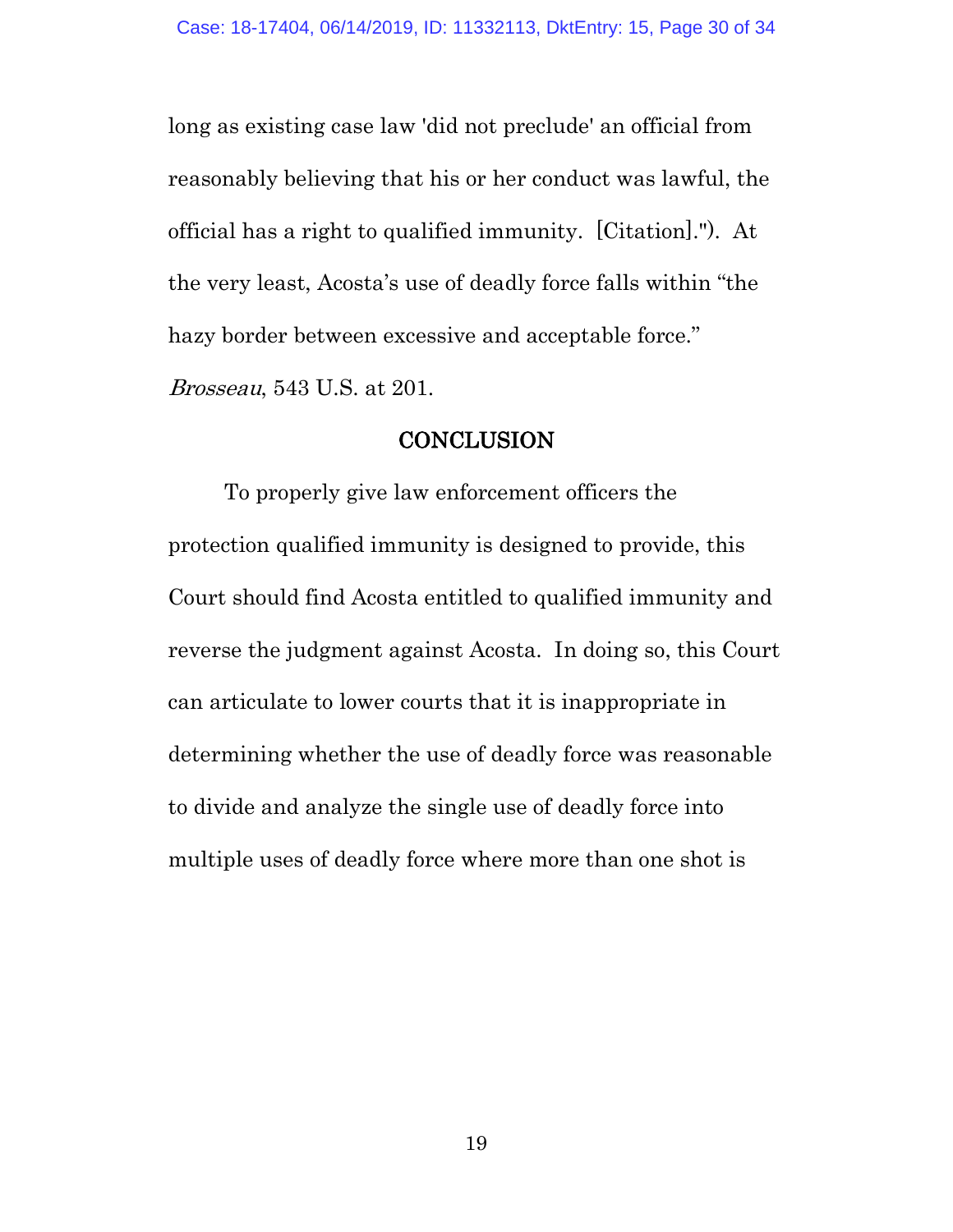fired. Courts are required to analyze the use of force under

By:

the totality of the circumstances.

Dated: June 14, 2019 Daley & Heft, LLP

/s/ Lee H. Roistacher

Lee H. Roistacher Attorneys for Amici Curiae, the California State Association of Counties and the League of California Cities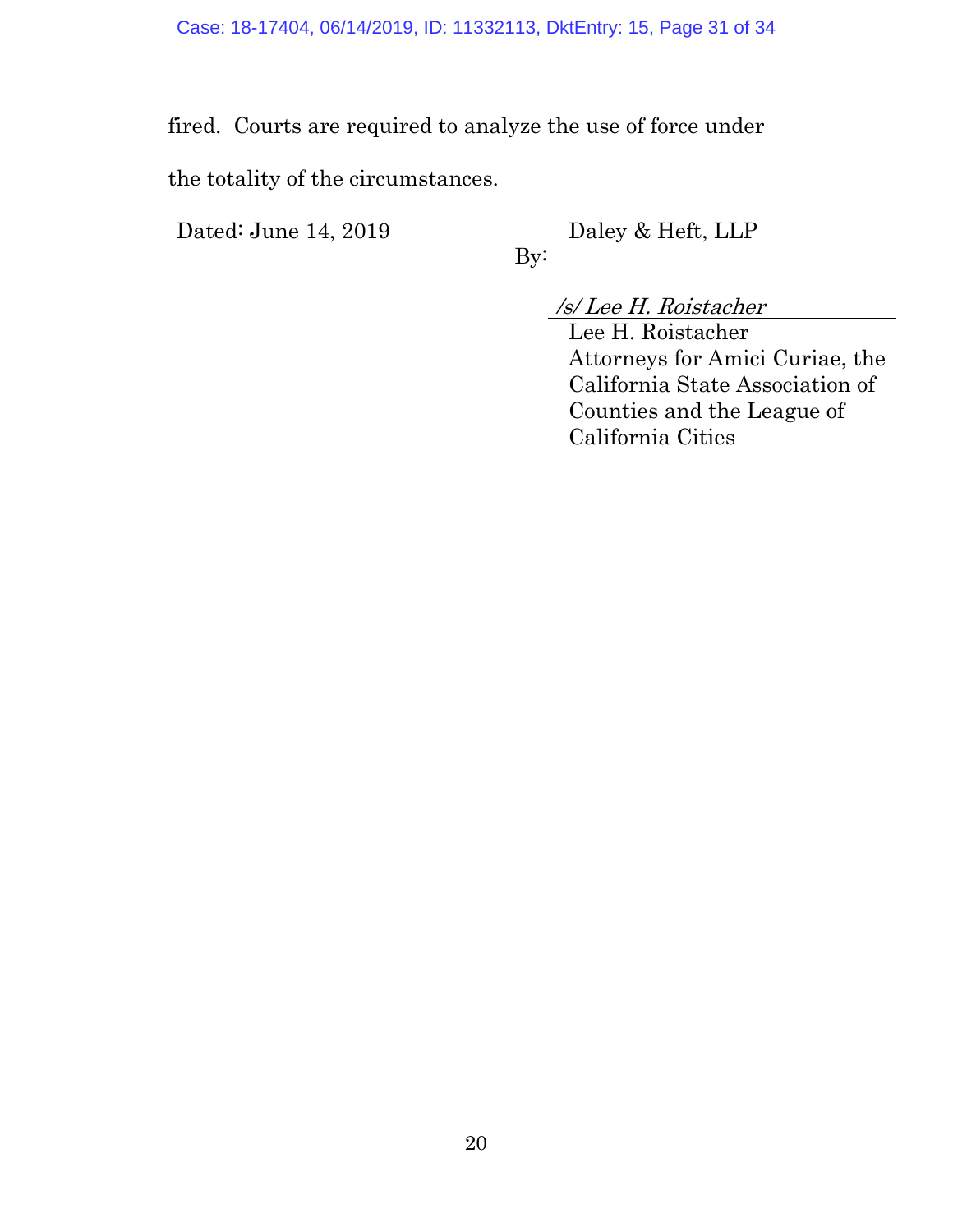# CERTIFICATE OF COMPLIANCE

Pursuant to Federal Rule of Appellate Procedure  $32(a)(7)(B)$  and Circuit Rule  $29-2(c)(2)$ , I certify that the Brief of Amici Curiae by the California State Association of Counties and the League of California Cities in Support of Appellant is proportionately spaced, has a typeface of 14 points or more and contains 3,357 words.

By:

Dated: June 14, 2019 Daley & Heft, LLP

/s/ Lee H. Roistacher

Lee H. Roistacher Attorneys for Amici Curiae, the California State Association of Counties and the League of California Cities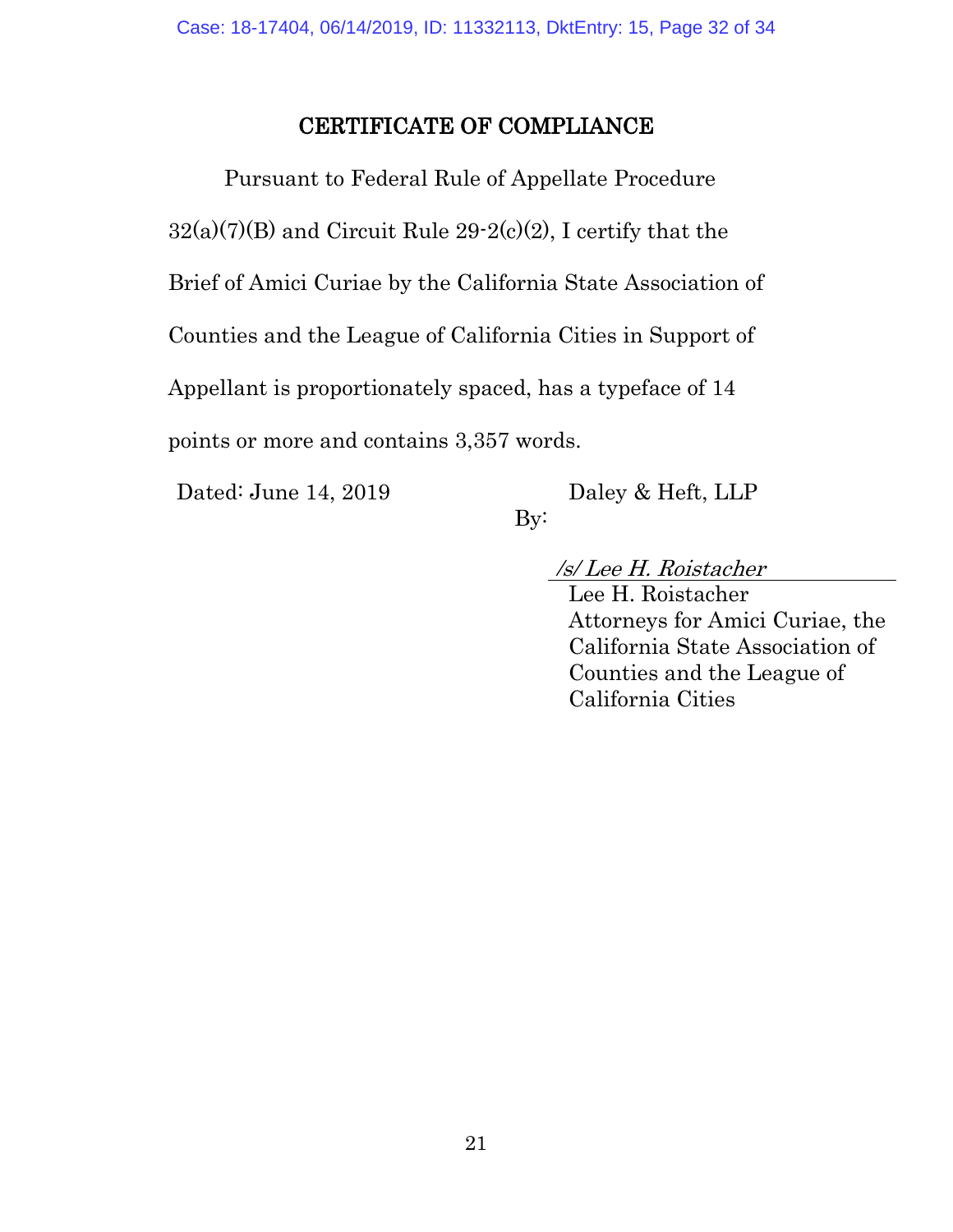# CERTIFICATE OF SERVICE

- Re: Tan Lam, et al. v. City of Los Banos, et al. United States Court of Appeals for the Ninth Circuit No. 18-17404 USDC Case No. 2:15-cv-00531-MCE-KJN
- I, Maria E. Kilcrease, certify and declare as follows:
- 1. I am over the age of 18 years and not a party to this action.
- 2. I caused to be served the following document(s) via CM/ECF:

# BRIEF OF AMICI CURIAE THE CALIFORNIA STATE ASSOCIATION OF COUNTIES AND THE LEAGUE OF CALIFORNIA CITIES IN SUPPORT OF APPELLANT

The following are those who are currently on the service list:

Kevin P. Allen Allen, Glaessner, Hazelwood & Werth, LLP 180 Montgomery Street Suite 1200 San Francisco, CA 94104 Email: kallen@aghwlaw.com

John L. Burris Ayana C. Curry Adante D. Pointer The Law Offices of John L. Burris Airport Corporate Center 7677 Oakport Street, Suite 1120 Oakland, CA 94621 Email: arlene.branch@johnburrislaw.com ayana.curry@johnburrislaw.com adante.pointer@johnburrislaw.com